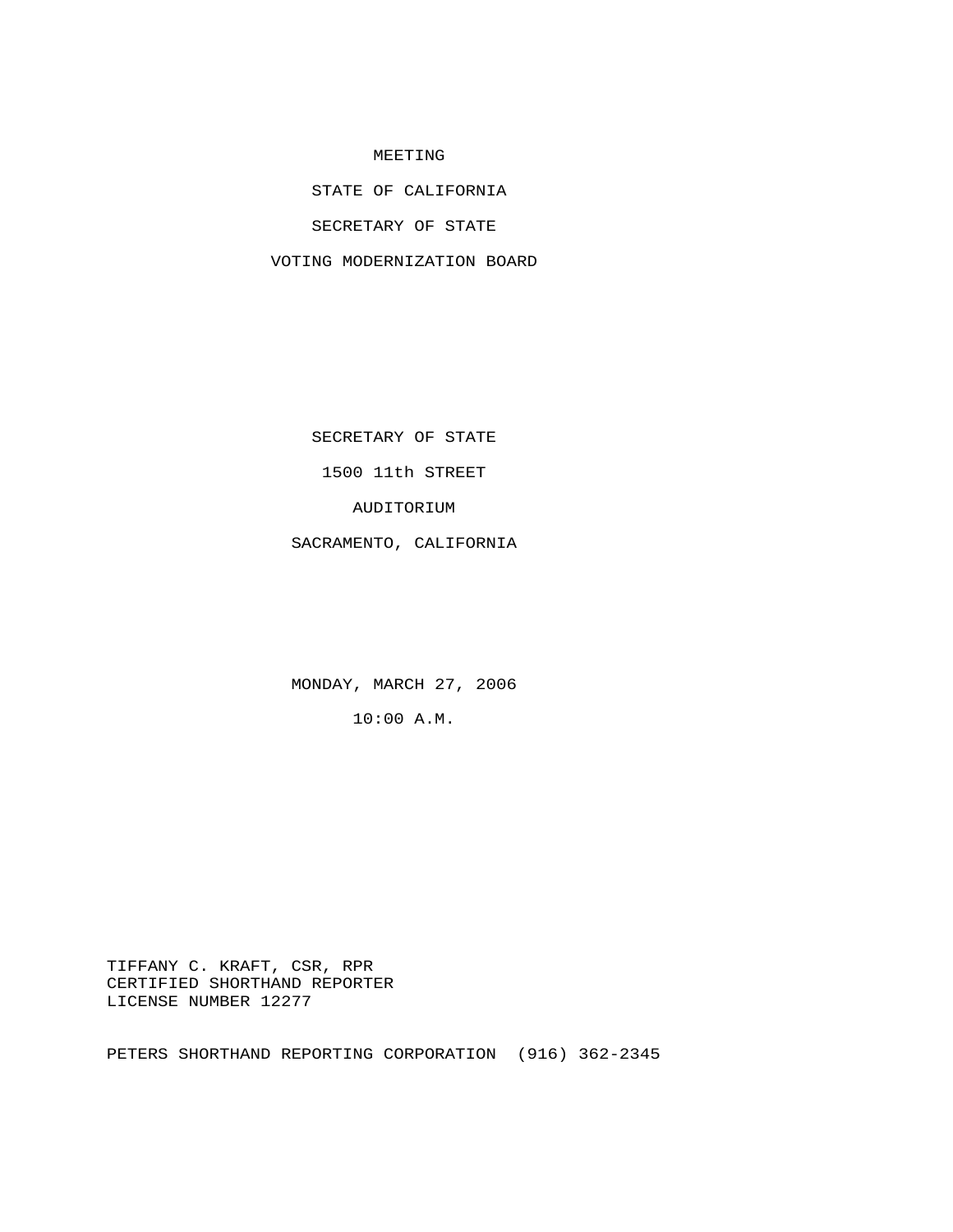### APPEARANCES

## PANEL MEMBERS

 Mr. Michael Bustamante, Acting Chair Mr. Tal Finney, via telephone Mr. Carl Guardino, via telephone

# STAFF

 Mr. Michael Kanotz, Staff Counsel Ms. Jana Lean, Staff Consultant Ms. Katherine Montgomery, Executive Assistant

#### ALSO PRESENT

 Ms. Mary Jungi, Sierra County Ms. Julie Rodewald, San Luis Obispo County Mr. Bill Schultz, El Dorado County Ms. Karen Varni, Calaveras County PETERS SHORTHAND REPORTING CORPORATION (916) 362-2345

ii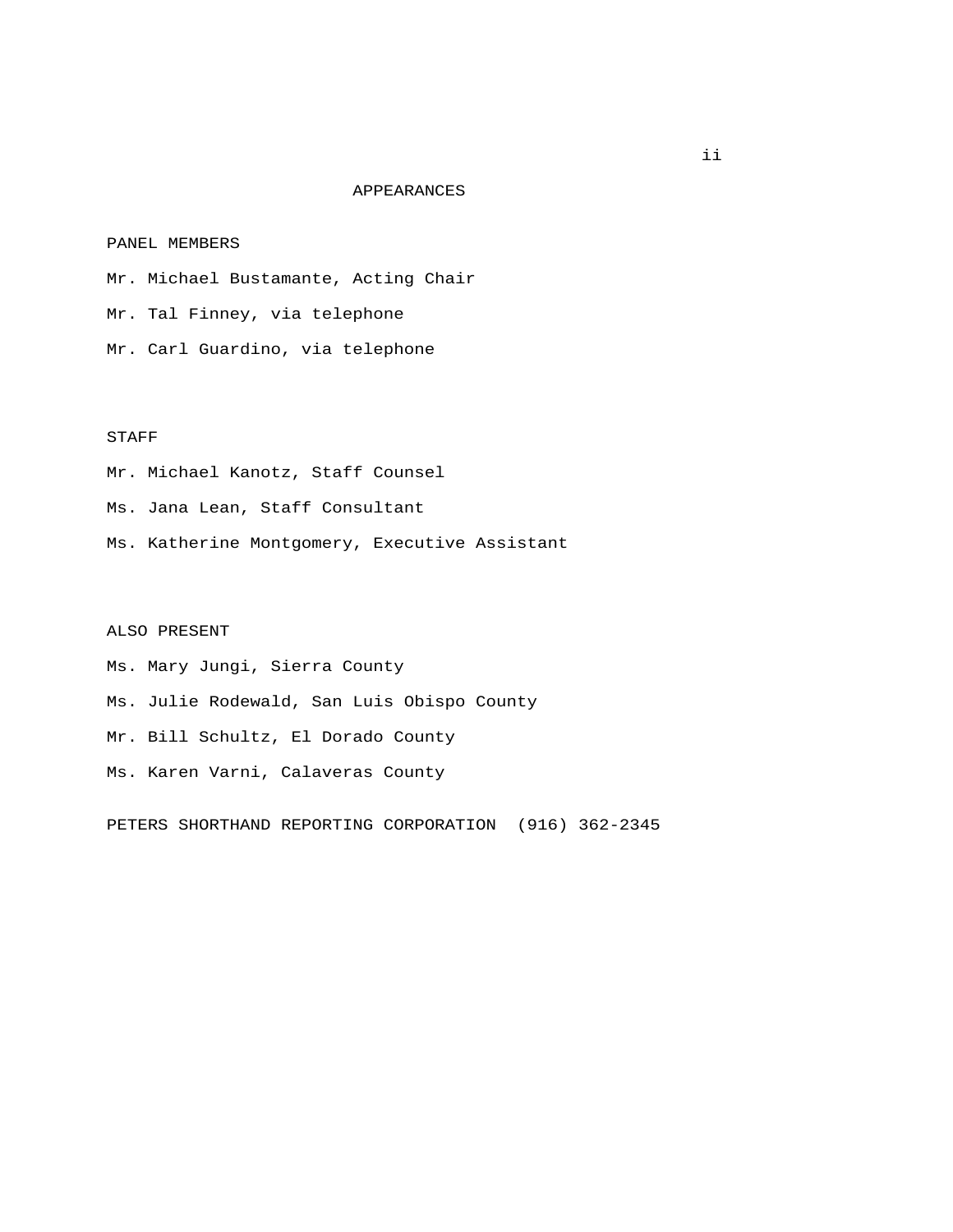INDEX

|    | I. Call to Order                                                                                                                                                                                                                                                         | $\mathbf{1}$                   |
|----|--------------------------------------------------------------------------------------------------------------------------------------------------------------------------------------------------------------------------------------------------------------------------|--------------------------------|
|    | II. Roll Call and Declaration of Quorum                                                                                                                                                                                                                                  | $\mathbf{1}$                   |
|    | III. Public Comment                                                                                                                                                                                                                                                      |                                |
|    | IV. Adoption of February 15, 2006 Actions & Meeting<br>Minutes                                                                                                                                                                                                           | $\mathbf{1}$                   |
| V. | Project Documentation Package Review and<br>Funding Award Approval: Receive staff<br>report for approval of funding awards.<br>(A) Calaveras County<br>(B) El Dorado County<br>(C) Inyo County<br>(D) San Luis Obispo County<br>(E) Sierra County<br>(F) Tuolumne County | 2<br>7<br>11<br>13<br>17<br>22 |
|    | VI. Other Business                                                                                                                                                                                                                                                       | 2.4                            |
|    | VII. Adjournment                                                                                                                                                                                                                                                         | 25                             |
|    | VIII.Reporter's Certificate                                                                                                                                                                                                                                              | 26                             |

PETERS SHORTHAND REPORTING CORPORATION (916) 362-2345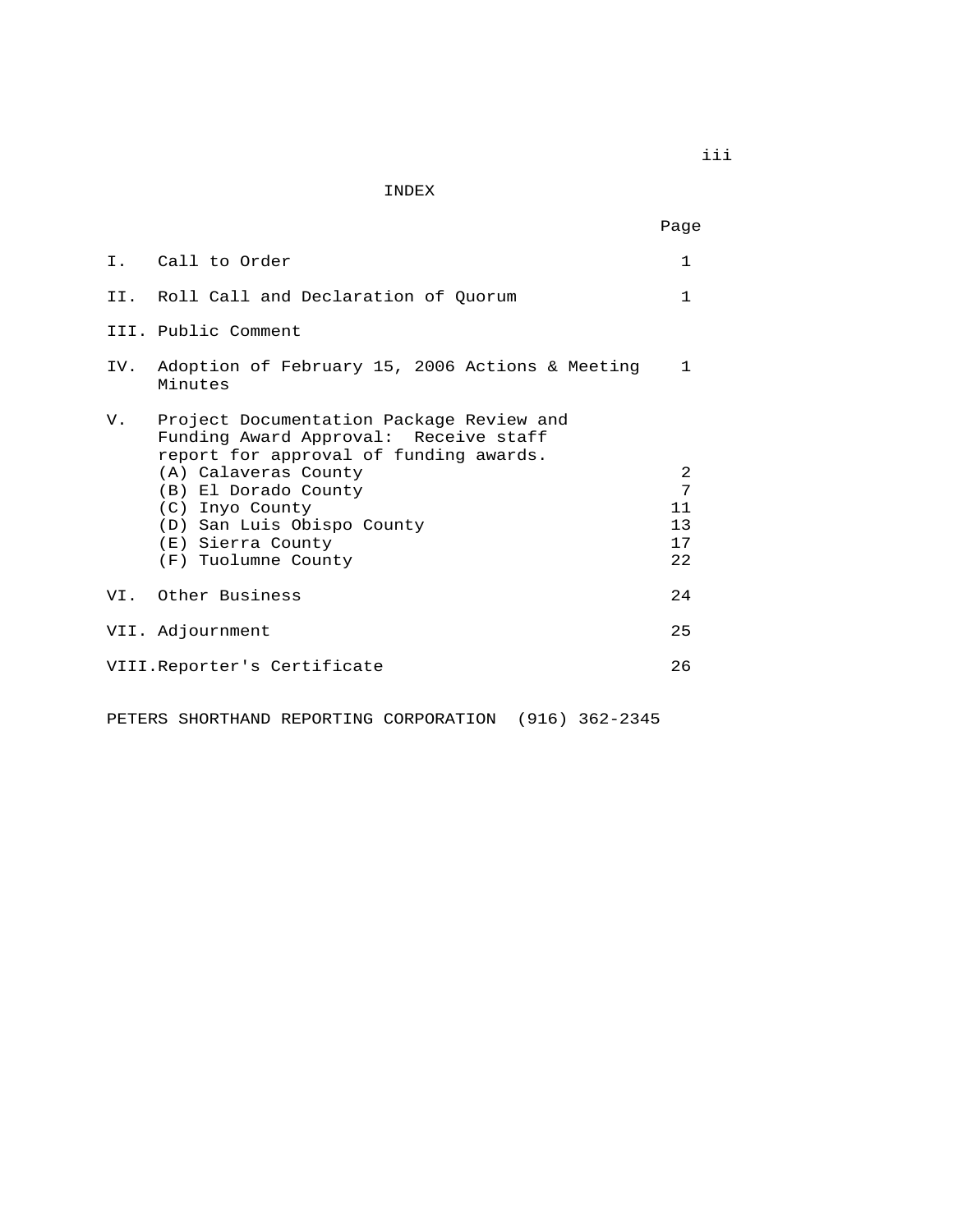| 1  | PROCEEDINGS                                      |  |  |
|----|--------------------------------------------------|--|--|
| 2  | ACTING CHAIRPERSON BUSTAMANTE: Why don't we get  |  |  |
| 3  | started so we don't lose a quorum.               |  |  |
| 4  | Let's get to Item Number 2, Call to Order and    |  |  |
| 5  | Roll Call.                                       |  |  |
| 6  | EXECUTIVE ASSISTANT MONTGOMERY: We have Michael  |  |  |
| 7  | Bustamante?                                      |  |  |
| 8  | ACTING CHAIRPERSON BUSTAMANTE: Here.             |  |  |
| 9  | EXECUTIVE ASSISTANT MONTGOMERY: Tal Finney?      |  |  |
| 10 | BOARD MEMBER FINNEY: Present.                    |  |  |
| 11 | EXECUTIVE ASSISTANT MONTGOMERY: Carl Guardino?   |  |  |
| 12 | ACTING CHAIRPERSON BUSTAMANTE: Carl?             |  |  |
| 13 | BOARD MEMBER GUARDINO: I can barely hear, if     |  |  |
| 14 | anyone's talking.                                |  |  |
| 15 | ACTING CHAIRPERSON BUSTAMANTE: We're turning the |  |  |
| 16 | mike on.                                         |  |  |
| 17 | EXECUTIVE ASSISTANT MONTGOMERY: Carl Guardino?   |  |  |
| 18 | BOARD MEMBER GUARDINO: Yes.                      |  |  |
| 19 | ACTING CHAIRPERSON BUSTAMANTE: Okay. He's        |  |  |
| 20 | present.                                         |  |  |
| 21 | BOARD MEMBER GUARDINO: I'm in a room with a      |  |  |
| 22 | server, so it's really hard to hear.             |  |  |
| 23 | ACTING CHAIRPERSON BUSTAMANTE: Public comment,   |  |  |
| 24 | do we have any cards?                            |  |  |
| 25 | STAFF CONSULTANT LEAN: No cards.                 |  |  |

PETERS SHORTHAND REPORTING CORPORATION (916) 362-2345

 $\mathbf{1}$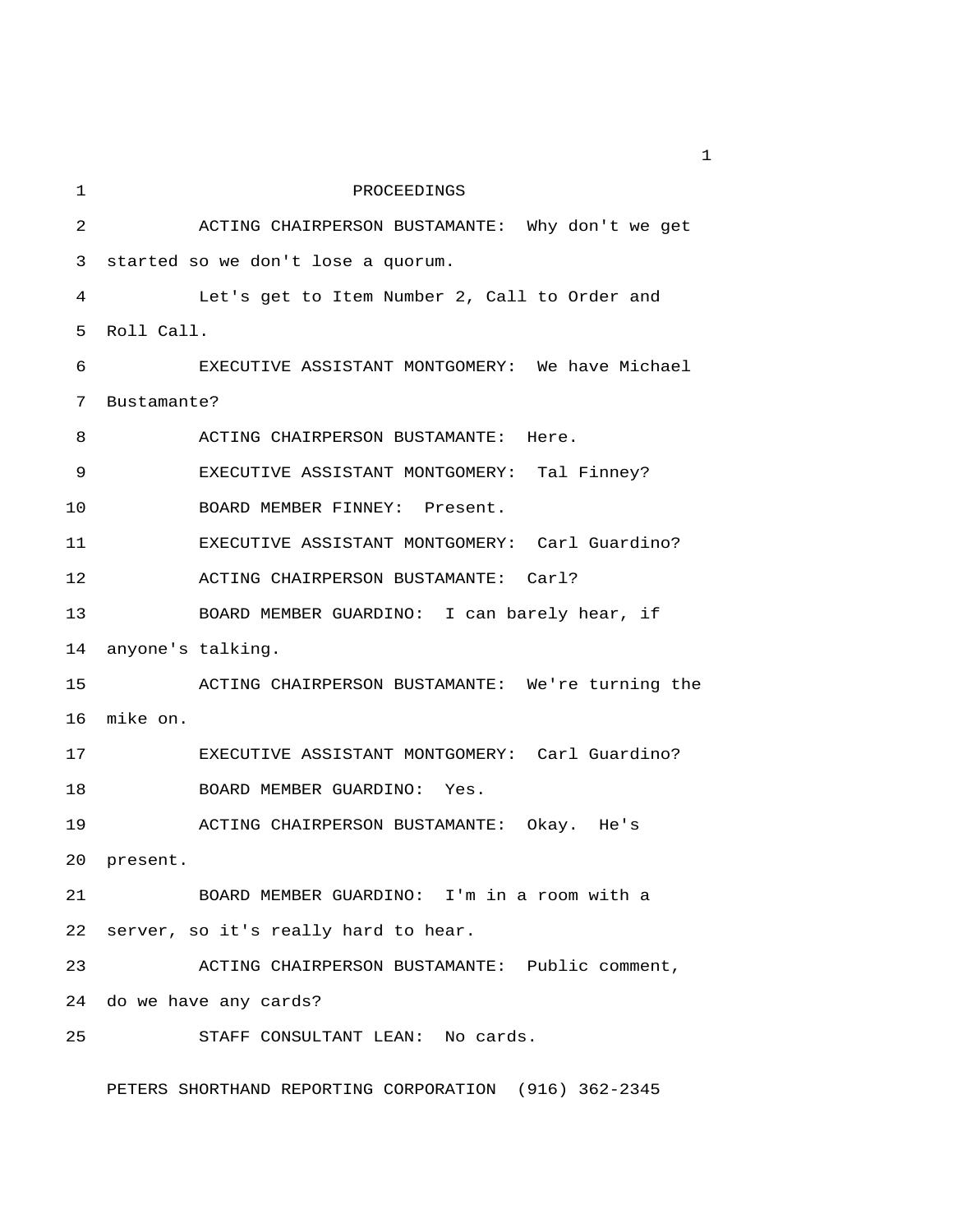1 ACTING CHAIRPERSON BUSTAMANTE: Item Number 4, 2 adoption of the February 15 minutes. Does anybody have 3 any comments or changes they want to make to this? 4 BOARD MEMBER FINNEY: I'll move that. 5 BOARD MEMBER GUARDINO: Second. 6 ACTING CHAIRPERSON BUSTAMANTE: Mr. Finney moves 7 and Mr. Guardino seconds. 8 EXECUTIVE ASSISTANT MONTGOMERY: Michael 9 Bustamante? 10 ACTING CHAIRPERSON BUSTAMANTE: Aye. 11 EXECUTIVE ASSISTANT MONTGOMERY: Tal Finney? 12 BOARD MEMBER FINNEY: Aye. 13 EXECUTIVE ASSISTANT MONTGOMERY: Carl Guardino? 14 BOARD MEMBER GUARDINO: Aye. 15 ACTING CHAIRPERSON BUSTAMANTE: Motion passes. 16 Get to Item Number Five, Calaveras County. Jana, 17 you want to give a report. 18 STAFF CONSULTANT LEAN: Calaveras County is 19 moving forward today, and we recommend funding them 194 -- 20 we'll get this going. 21 STAFF COUNSEL KANOTZ: I don't think any of the 22 mikes are on. 23 BOARD MEMBER FINNEY: Is the staff still giving 24 their report? 25 ACTING CHAIRPERSON BUSTAMANTE: Not yet. Hold

PETERS SHORTHAND REPORTING CORPORATION (916) 362-2345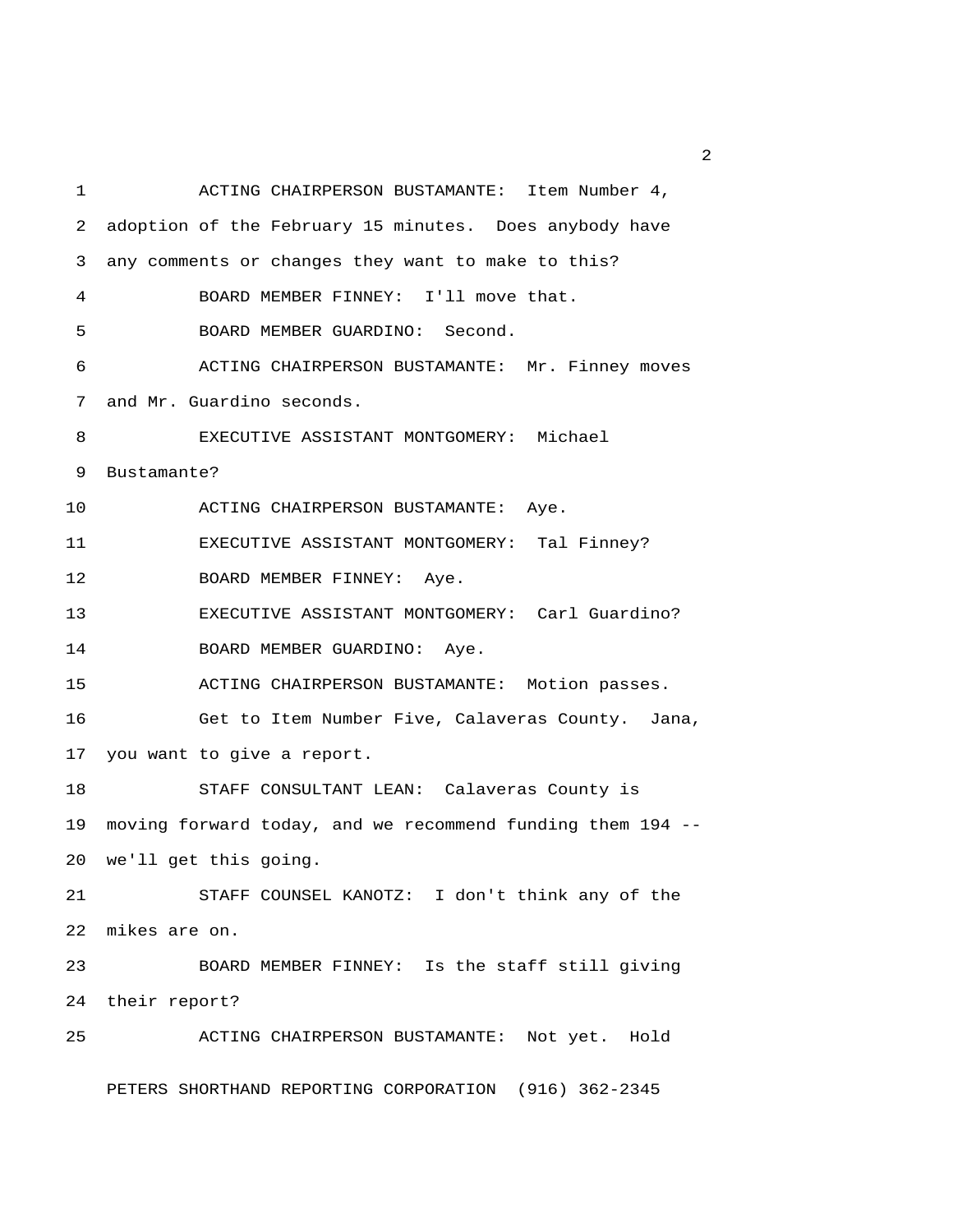1 on.

 2 BOARD MEMBER FINNEY: I'll give you a heads up. 3 I'm going to be going upstairs in the elevator, so I might 4 get cut off and have to call back in.

 5 ACTING CHAIRPERSON BUSTAMANTE: Go ahead. 6 STAFF CONSULTANT LEAN: Calaveras County is 7 moving forward with purchasing the ES&S Model 100 precinct 8 counters, 22 units; and ES&S AutoMARK Voter Assist 9 Terminals, 20 units. Staff recommends funding of 10 \$194,438.25. The County is not going to use their full 11 allocation.

12 Calaveras County anticipates receiving this new 13 voting equipment between late January 2006 through 14 mid-April of 2006. And the County plans to begin using 15 this equipment for the June 6, 2006, primary election. 16 The voter verified paper audit trail does not apply to 17 this system as it is a paper-based optical scan system.

18 Calaveras County's project documentation package 19 meets the requirements for completeness. The ES&S Model 20 100 Optical Scan Units and the ES&S AutoMARK Voter Assist 21 Terminals are certified for use in California.

22 Calaveras County is converting from the Datavote 23 Punch Card System, and their Committee selected the ES&S 24 Optical Scan AutoMARK voting system as it appears to them 25 to offer the greatest accessibility for disabled voters.

PETERS SHORTHAND REPORTING CORPORATION (916) 362-2345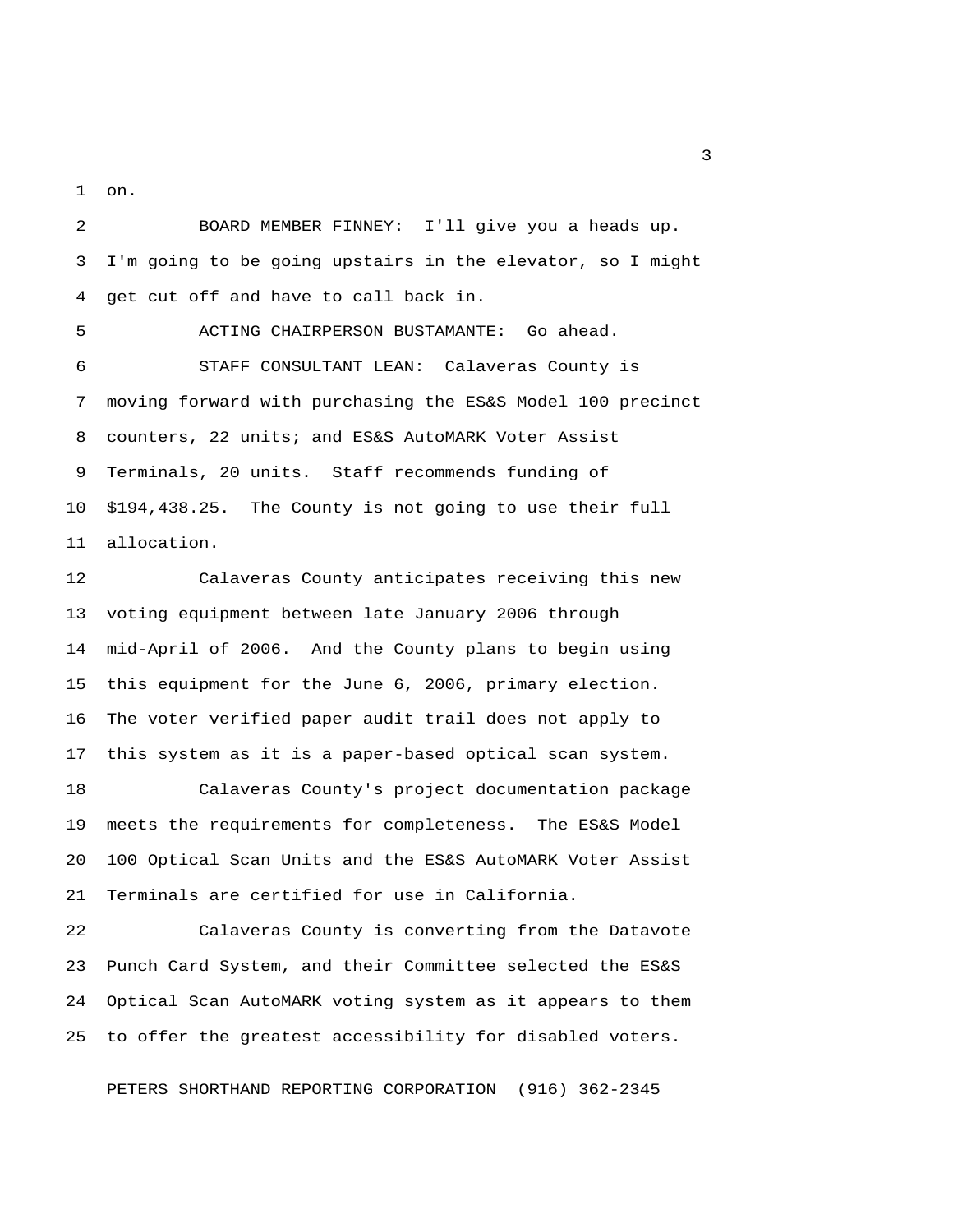1 The County has asserted that the cost of the ES&S voting 2 equipment is significantly less than other systems, thus 3 allowing the County to utilize federal funding for 4 additional HAVA related projects such as voter education 5 and outreach, training, et cetera.

 6 The Model 100s and the AutoMARK units will be 7 implemented completely, as I said, during the June 6th, 8 2006, primary. Calaveras County is developing an 9 extensive voter outreach program to introduce the new 10 voting system to the voters.

11 After the June 6, 2006, election, the County will 12 be asking poll workers and field coordinators to provide 13 them with written comments about the new system and 14 associated election processes. The County has retained an 15 outside consultant to visit the polling places in their 16 county on election day to provide the County Registrar 17 with reports about successes and any issues the voting 18 system provides.

19 Calaveras County believes that the deployment of 20 the Model 100 Optical Scan Voting System Units combined 21 with the AutoMARK Voter Assist Terminals will bring the 22 County into compliance with the Help America Vote Act and 23 the State accessibility requirements.

24 Calaveras County will only receive VMB payments 25 once it has submitted detailed invoices for the certified

PETERS SHORTHAND REPORTING CORPORATION (916) 362-2345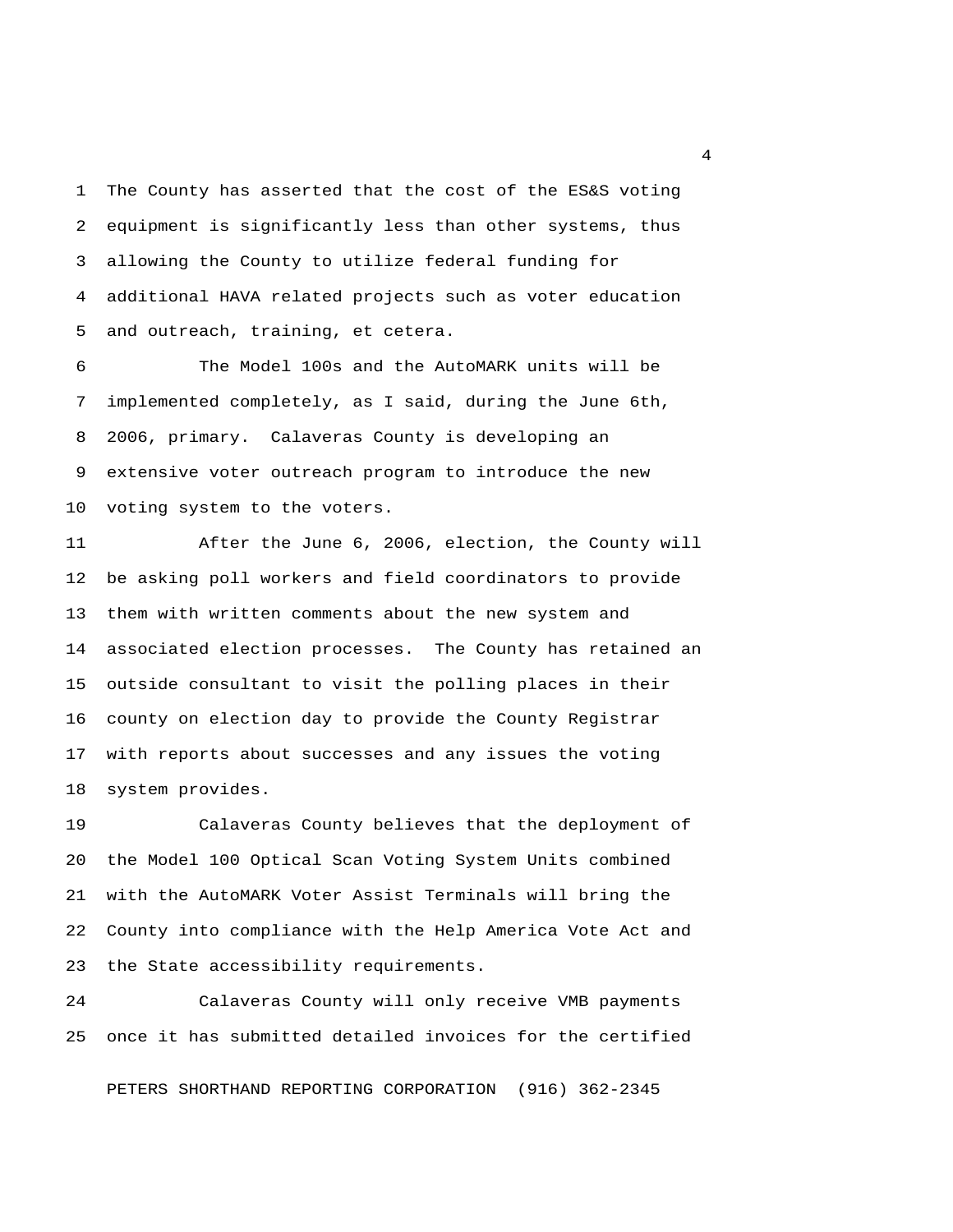1 voting equipment. Please note that the staff proposed 2 funding award is based upon allowable reimbursement under 3 Proposition 41 for the voting equipment hardware and 4 software only. The election support services and 5 installation line items listed in Calaveras County's 6 contract with ES&S would not be covered as a reimbursable 7 claim under Proposition 41. 8 It is our staff recommendation that Calaveras 9 County's Project Documentation Plan be approved and a 10 Funding Award Letter be issued in the amount of 11 \$194,438.25. 12 Any questions? 13 ACTING CHAIRPERSON BUSTAMANTE: Carl or Tal, do 14 either of you have any questions? 15 BOARD MEMBER FINNEY: I don't. 16 BOARD MEMBER GUARDINO: Neither do I. 17 ACTING CHAIRPERSON BUSTAMANTE: Is there someone 18 from Calaveras County here who'd like to -- 19 STAFF CONSULTANT LEAN: We have ROV Karen Varni. 20 MS. VARNI: Good morning. Karen Varni, Calaveras 21 County Registrar of Voters. And I don't have any extra 22 comments or any additional comments. Just if you had any 23 questions. 24 ACTING CHAIRPERSON BUSTAMANTE: Have you already 25 received machines?

PETERS SHORTHAND REPORTING CORPORATION (916) 362-2345

 $\sim$  5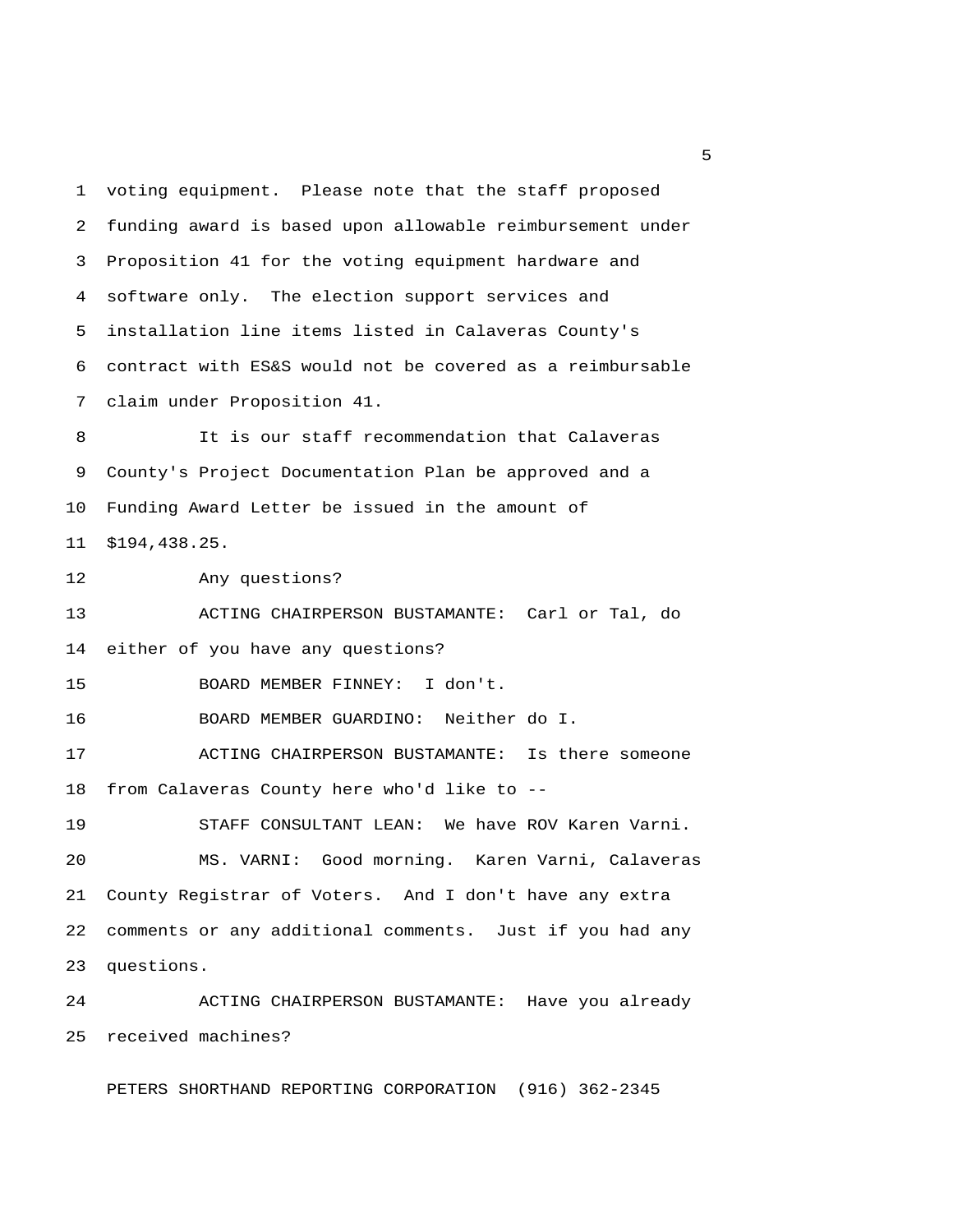1 MS. VARNI: We have received our Model 100s, and 2 we have this Thursday scheduled for acceptance testing. 3 We expect the AutoMARKs to be in either later this week or 4 next week. 5 BOARD MEMBER GUARDINO: I don't know if Tal can 6 hear the person speaking. 7 BOARD MEMBER FINNEY: Yeah, I can't hear at all. 8 EXECUTIVE ASSISTANT MONTGOMERY: She'll have to 9 speak into the mike. 10 ACTING CHAIRPERSON BUSTAMANTE: She said they 11 have already received some of the machines. They 12 anticipate receiving others and going through testing 13 Thursday. 14 MS. VARNI: On Thursday our acceptance testing is 15 scheduled for the 100s. 16 ACTING CHAIRPERSON BUSTAMANTE: Right. 17 Do we have a motion? 18 BOARD MEMBER FINNEY: I'll move acceptance of the 19 report. 20 BOARD MEMBER GUARDINO: Second. 21 EXECUTIVE ASSISTANT MONTGOMERY: Michael 22 Bustamante? 23 ACTING CHAIRPERSON BUSTAMANTE: Aye. 24 EXECUTIVE ASSISTANT MONTGOMERY: Tal Finney? 25 BOARD MEMBER FINNEY: Aye.

PETERS SHORTHAND REPORTING CORPORATION (916) 362-2345

 $6<sup>6</sup>$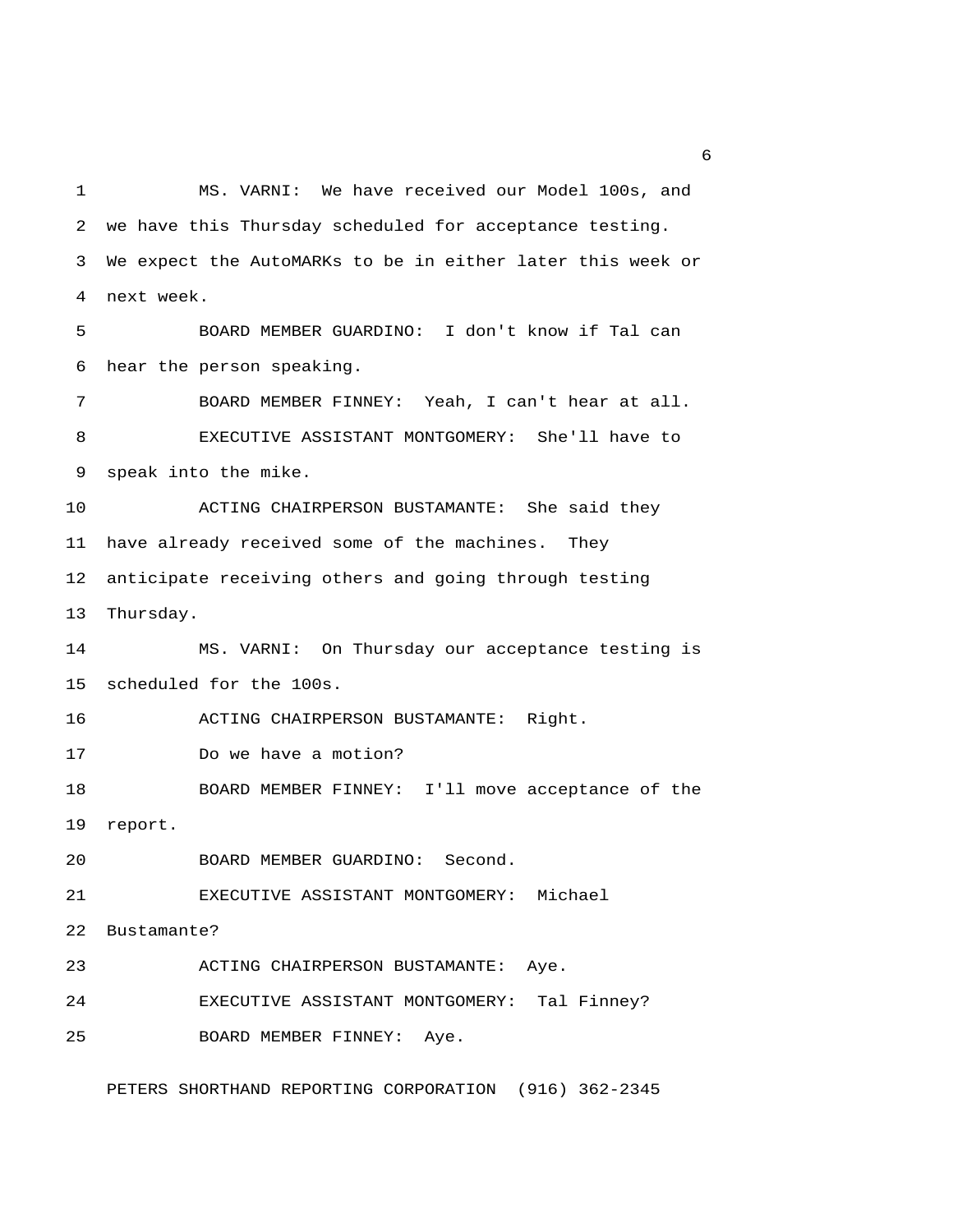1 EXECUTIVE ASSISTANT MONTGOMERY: Carl Guardino? 2 BOARD MEMBER GUARDINO: Aye.

 3 ACTING CHAIRPERSON BUSTAMANTE: Next item is El 4 Dorado County. Tal, there's no issue there; right? 5 BOARD MEMBER FINNEY: I don't think so. Let me 6 think for a second. Unrelated issue.

 7 STAFF CONSULTANT LEAN: So El Dorado County is 8 moving forward. They're purchasing the Diebold AccuVote 9 Optical Scan, 123 units, and the AccuVote-TSX with the 10 printer, 130 units.

11 Staff is recommending a funding award amount of 12 \$877,911.89. This is not their full VMB formula 13 allocation.

14 El Dorado County anticipates receiving its voting 15 equipment by mid-March this month. The County plans to 16 begin using this equipment in the June 6th, 2006, primary 17 election. The AccuVote-TSX units do provide a voter 18 verified paper audit trail. They do have the printer.

19 El Dorado County's Project Documentation Plan 20 meets the requirements for completeness. The Diebold 21 AccuVote Optical Scan Units and the AccuVote-TSX Touch 22 Screen Units are certified for use in California. El 23 Dorado County will be converting from the Datavote Punch 24 Card Voting System.

25 Can we take one moment?

PETERS SHORTHAND REPORTING CORPORATION (916) 362-2345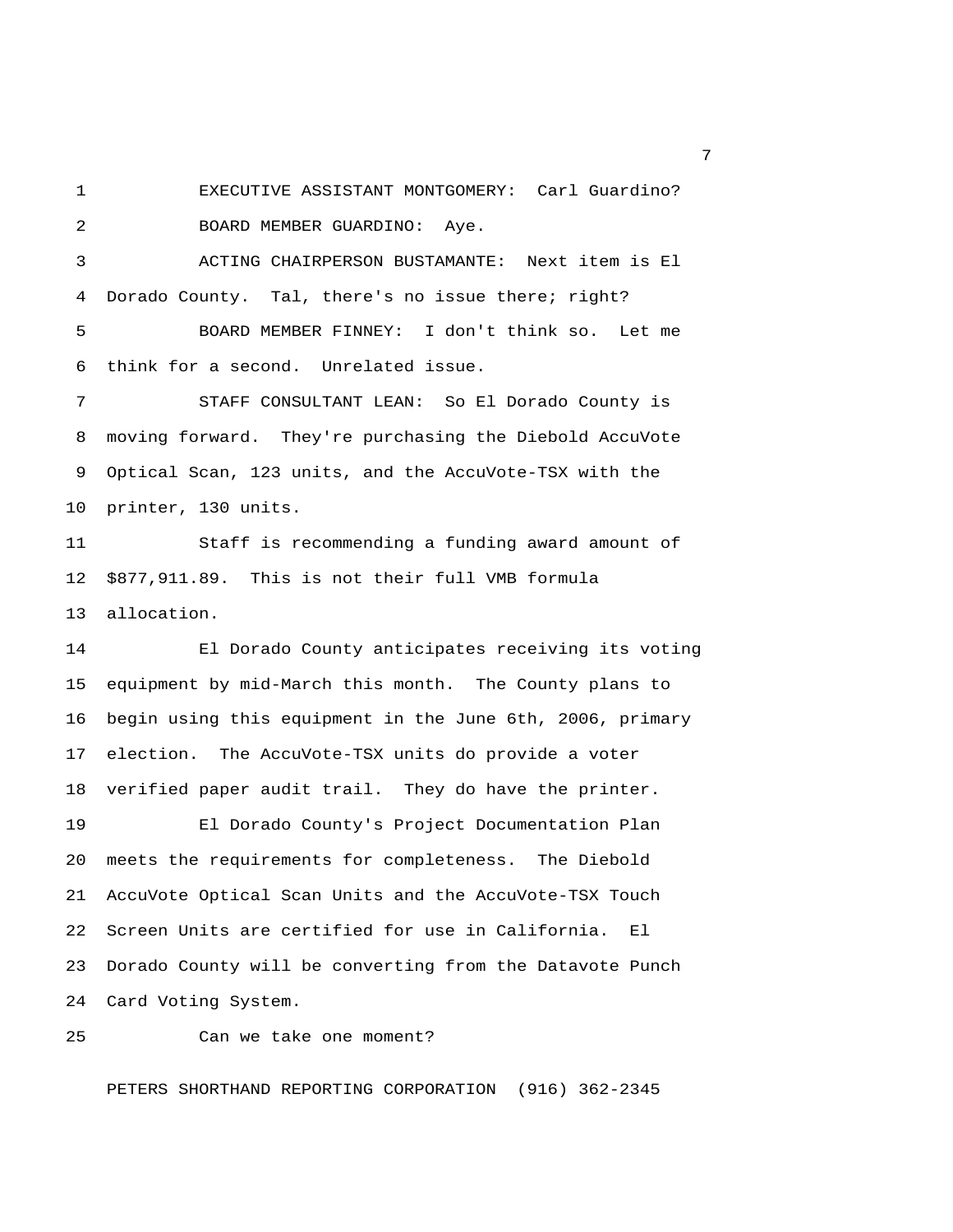1 (Thereupon there was a pause in the proceedings.) 2 BOARD MEMBER FINNEY: Sorry about that. I lost 3 you halfway through the staff report.

 4 ACTING CHAIRPERSON BUSTAMANTE: We're back with a 5 quorum. Sorry for the interruption.

 6 STAFF COUNSEL LEAN: El Dorado County will be 7 converting from the Datavote Punch Card Voting System to a 8 blended optical scan touch screen voting system. El 9 Dorado County believes the deployment of one optical scan 10 unit and one DRE unit in the polling place will bring the 11 County into full compliance with the requirements of the 12 Help America Vote Act. The DRE units will provide access 13 to voters with disabilities and will also satisfy the 14 second choice voting requirements by not allowing 15 overvotes and identify undervotes to each voter.

16 El Dorado County's currently developing an 17 extensive voter outreach program to introduce the new 18 voting system to its voters. The County plans to hold 19 demonstrations of the new voting equipment at community 20 events and also plans to involve both the media to promote 21 the new voting system.

22 El Dorado County has retained an outside 23 consultant to assist with the development of a project 24 plan to fully implement the new voting system. El Dorado 25 County will only receive VMB payments when it has

PETERS SHORTHAND REPORTING CORPORATION (916) 362-2345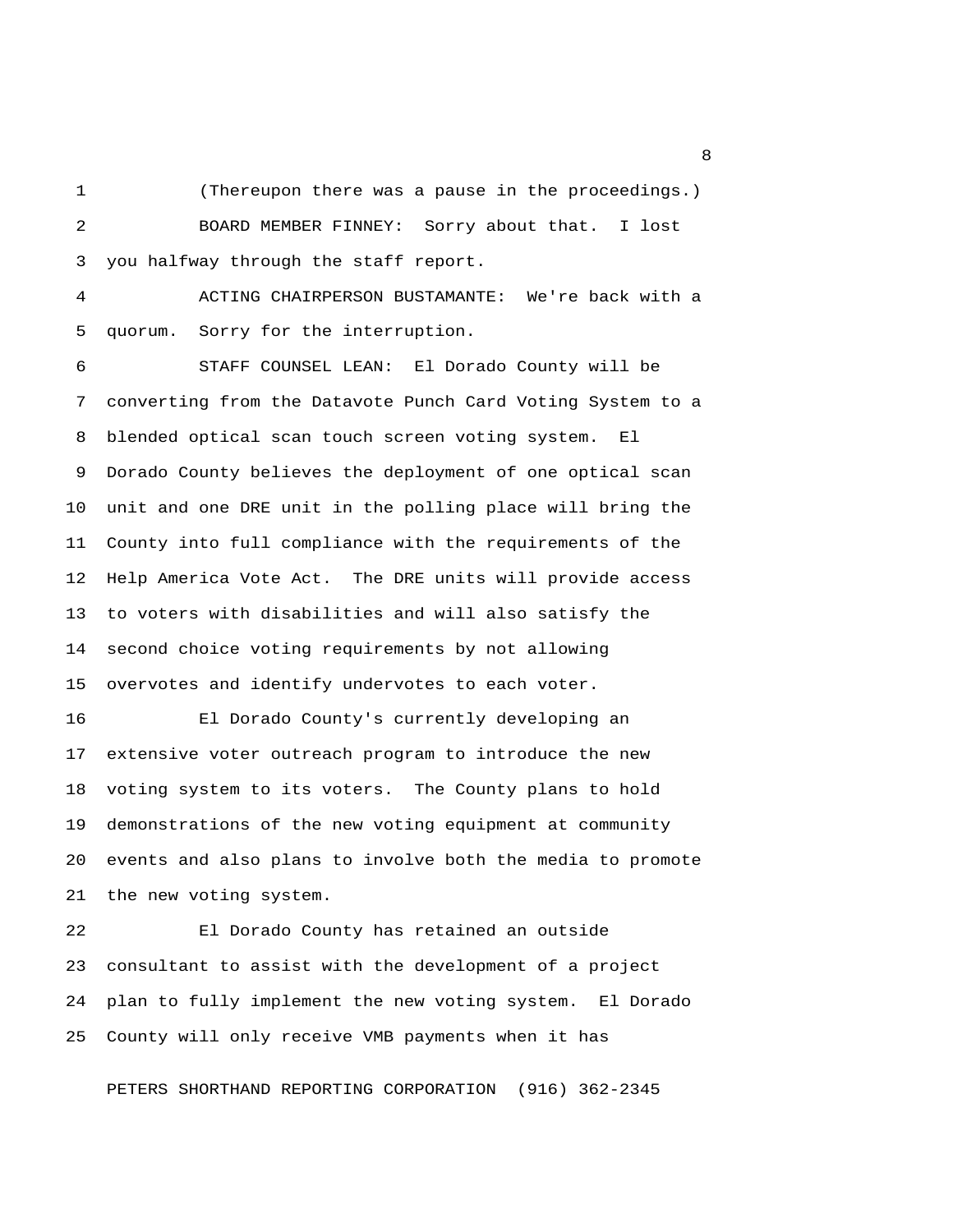1 submitted detailed invoices for certified voting 2 equipment. Please note the staff proposed funding award 3 is based upon allowable reimbursements under Proposition 4 41 for voting equipment hardware and software only. The 5 ancillary services and extended warranty line items listed 6 in El Dorado County's contract with Diebold would not be 7 covered as reimbursable claims under Proposition 41. 8 It is our staff recommendation that the El Dorado 9 County Project Documentation Plan be approved and a 10 Funding Award Letter be issued in the amount of 11 \$877,911.89. 12 Do we have any questions? 13 ACTING CHAIRPERSON BUSTAMANTE: Either of you 14 have any questions on this? 15 BOARD MEMBER FINNEY: So everything stays 16 certified for use in California? 17 STAFF CONSULTANT LEAN: Correct. 18 ACTING CHAIRPERSON BUSTAMANTE: Yeah, the 19 machine's certified for use in California. 20 Carl? 21 BOARD MEMBER GUARDINO: No. Not at all. 22 BOARD MEMBER FINNEY: I'll move adoption of staff 23 report. 24 BOARD MEMBER GUARDINO: Second. 25 ACTING CHAIRPERSON BUSTAMANTE: Anybody from El

PETERS SHORTHAND REPORTING CORPORATION (916) 362-2345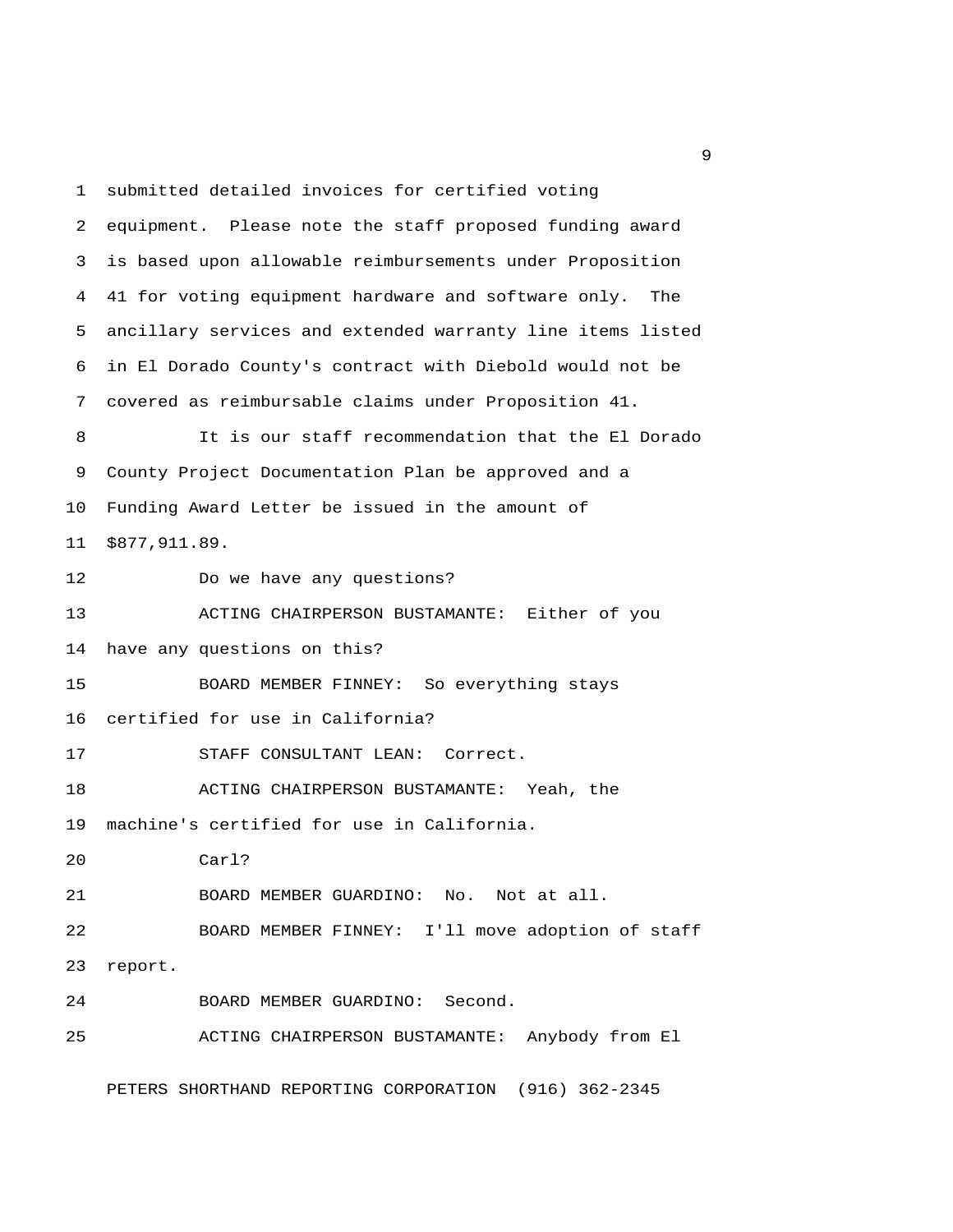1 Dorado County want to say anything? You don't have to if 2 you don't want to.

 3 STAFF CONSULTANT LEAN: Bill Schultz is here, 4 Registrar of El Dorado County.

 5 MR. SCHULTZ: Good morning. Bill Schultz, 6 Registrar of Voters and County Recorder Clerk for El 7 Dorado County.

 8 I'd just like to say that this has been a long 9 process. Finally, the machines are certified completely, 10 both federally and State certified. We're happy to get on 11 with the system. We expect the machines in either within 12 the next week or so, or no later than the middle of April. 13 We're also undergoing an extensive remodeling that's going 14 to make our election process one of the most transparent 15 in the state we believe. So we're really looking forward 16 to this. We're all excited. Thank you.

17 Any questions?

18 ACTING CHAIRPERSON BUSTAMANTE: Anybody have any 19 questions?

20 BOARD MEMBER GUARDINO: The part I could hear I 21 didn't have any questions on.

22 ACTING CHAIRPERSON BUSTAMANTE: Katherine.

23 EXECUTIVE ASSISTANT MONTGOMERY: Michael

24 Bustamante?

25 ACTING CHAIRPERSON BUSTAMANTE: Aye.

PETERS SHORTHAND REPORTING CORPORATION (916) 362-2345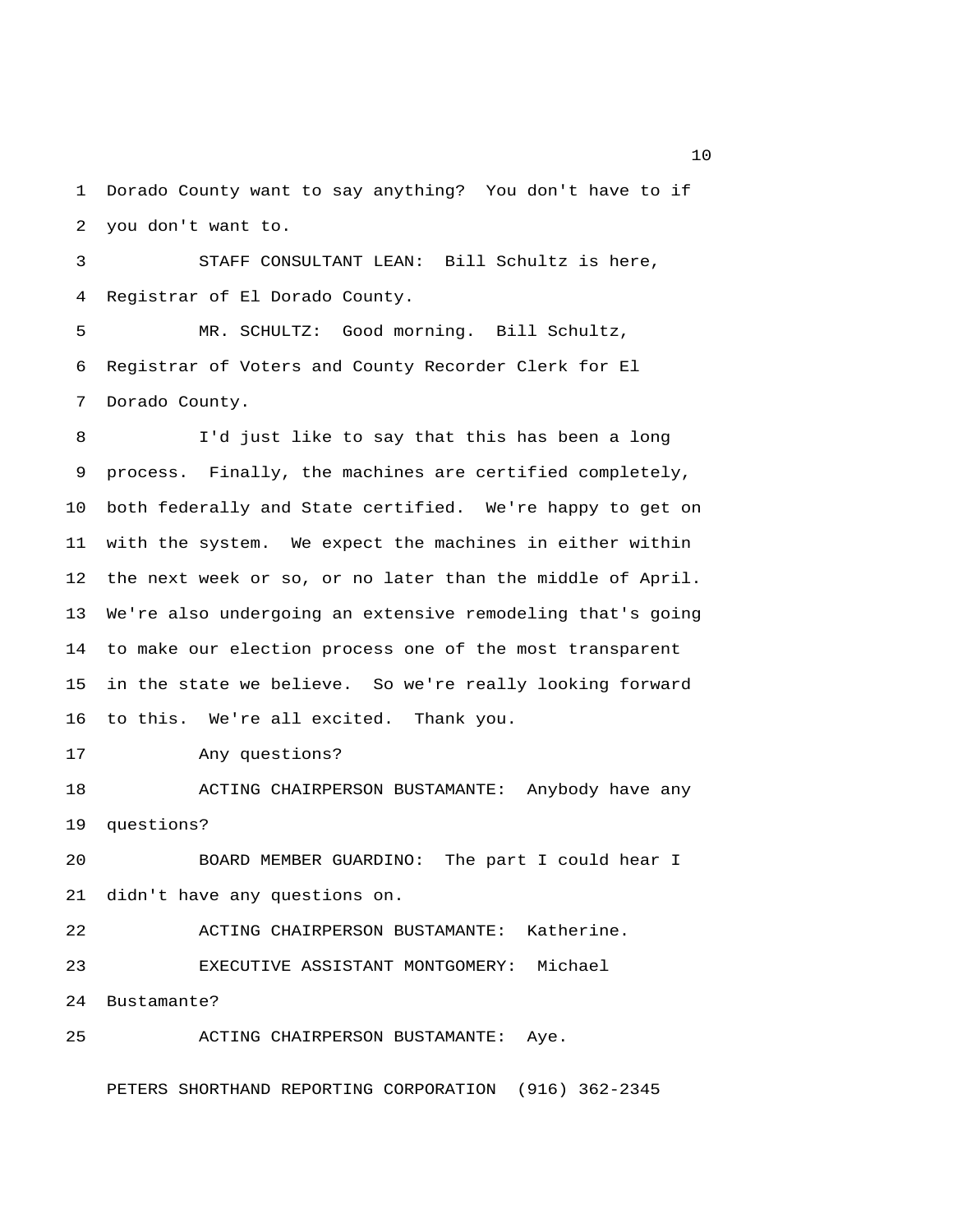1 EXECUTIVE ASSISTANT MONTGOMERY: Tal Finney?

2 BOARD MEMBER FINNEY: Aye.

3 EXECUTIVE ASSISTANT MONTGOMERY: Carl Guardino?

4 ACTING CHAIRPERSON BUSTAMANTE: Carl?

5 BOARD MEMBER GUARDINO: Aye.

6 I couldn't hear my name called. Sorry.

 7 ACTING CHAIRPERSON BUSTAMANTE: We'll go to Inyo 8 County.

 9 STAFF CONSULTANT LEAN: Inyo County, they are 10 purchasing the Sequoia AVC Edge DRE Units, 45 units, with 11 the VeriVote 56 units, and also the Optech Insight Ballot 12 Tabulator, two units.

13 Staff is recommending funding of \$158,387.99, 14 their full allocation.

15 Inyo County has secured its voting equipment, and 16 this equipment was used for the full time during the 17 November 2005 special statewide election. The AVC Edge 18 DRE units purchased by Inyo include a VeriVote printer 19 which is a voter-verified paper audit trail.

20 Inyo County's Project Documentation Plan meets 21 the requirements for completeness. And the Sequoia AVC 22 Edge DRE units, the VeriVote printers, and Optech Insight 23 units are certified for use in California.

24 Inyo County converted from the Datavote Punch 25 Card Voting System. Inyo County purchased only DRE units

PETERS SHORTHAND REPORTING CORPORATION (916) 362-2345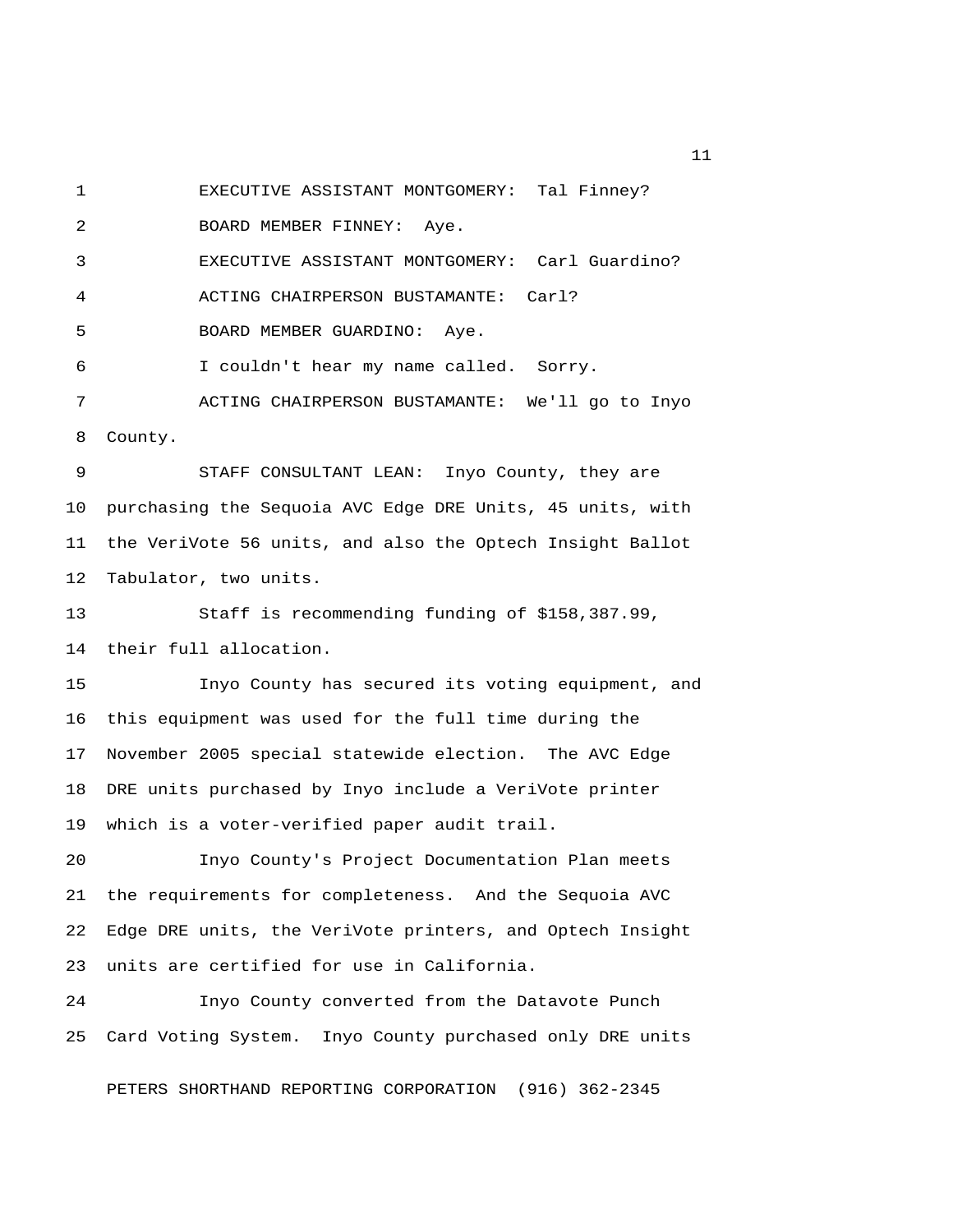1 for the polling places and optical scan for absentee and 2 vote by mail. The County believes it would be too 3 complicated for poll workers to work with two different 4 systems, so they decided only to provide the DRE units at 5 the polling sites.

 6 In order to avoid implementing its new voting 7 system during a complicated California primary election, 8 the County decided to implement the new system during the 9 November 2005 special statewide election. This provided 10 the County with an excellent opportunity to introduce the 11 new voting equipment to its voters and poll workers.

12 Inyo County believes the deployment of the DRE 13 units in the polling places will bring the County into 14 full compliance with the requirements of Help America Vote 15 Act.

16 Inyo County will only receive VMB payments once 17 it has submitted detailed invoices for its certified 18 voting equipment. Please note the staff proposed funding 19 award is based upon allowable reimbursements under 20 Proposition 41 for voting equipment hardware and software 21 only, and installation of training items listed in Inyo 22 County's contract with Sequoia would not be covered as a 23 reimbursable claim under Proposition 41.

24 It is our staff recommendation that Inyo County's 25 Project Documentation Plan be approved and a Funding Award

PETERS SHORTHAND REPORTING CORPORATION (916) 362-2345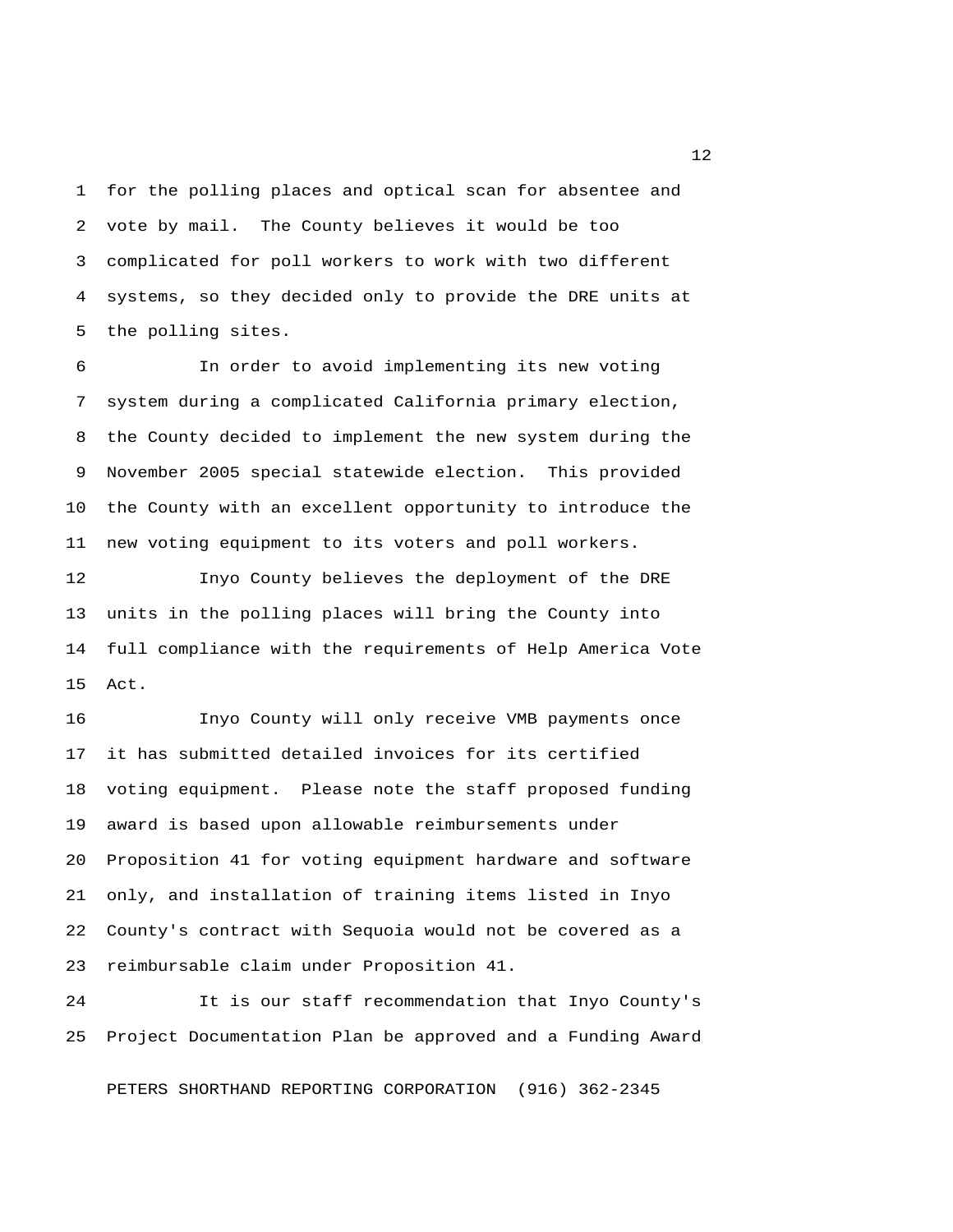1 Letter be issued in the amount of \$158,387.99.

| 2  | There is no representative from Inyo here today.        |
|----|---------------------------------------------------------|
| 3  | They were unable to attend.                             |
| 4  | ACTING CHAIRPERSON BUSTAMANTE: Tal or Carl, do          |
| 5  | you have any questions?                                 |
| 6  | BOARD MEMBER GUARDINO:<br>No.                           |
| 7  | BOARD MEMBER FINNEY: None for me.                       |
| 8  | I'll move approval of the staff report.                 |
| 9  | BOARD MEMBER GUARDINO: Second.                          |
| 10 | ACTING CHAIRPERSON BUSTAMANTE: Very good.               |
| 11 | EXECUTIVE ASSISTANT MONTGOMERY: Michael                 |
| 12 | Bustamante?                                             |
| 13 | ACTING CHAIRPERSON BUSTAMANTE: Aye.                     |
| 14 | EXECUTIVE ASSISTANT MONTGOMERY: Tal Finney?             |
| 15 | BOARD MEMBER FINNEY: Aye.                               |
| 16 | EXECUTIVE ASSISTANT MONTGOMERY: Carl Guardino?          |
| 17 | BOARD MEMBER GUARDINO: Aye.                             |
| 18 | ACTING CHAIRPERSON BUSTAMANTE: Next item up is          |
| 19 | San Luis Obispo County.                                 |
| 20 | STAFF CONSULTANT LEAN: San Luis Obispo County is        |
| 21 | implementing their voting modernization in two phases.  |
| 22 | Their first phase is brought forward to us today. Staff |
| 23 | recommends funding for their Phase 1 at \$399,188.25.   |
| 24 | They're purchasing the ES&S AutoMARK Voter Assist       |
| 25 | Terminals, 110 units.                                   |

PETERS SHORTHAND REPORTING CORPORATION (916) 362-2345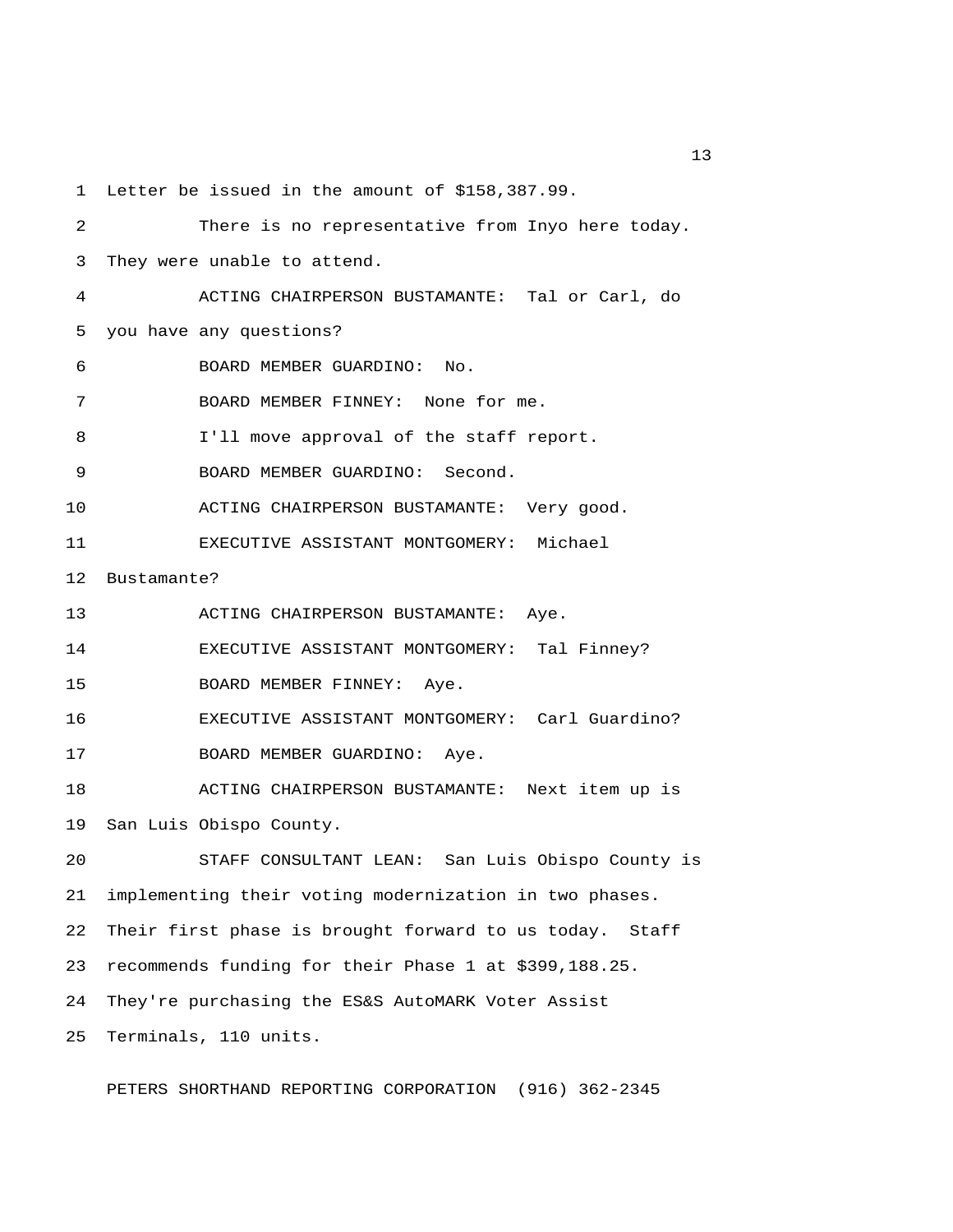1 San Luis Obispo County anticipates receiving the 2 AutoMARK units by mid-March 2006, and the County plans to 3 begin using the AutoMARK units for the first time during 4 the June 6, 2006, primary election.

 5 The VVPAT requirement does not apply to San Luis 6 Obispo's Phase 1 project documentation as the system is a 7 paper-based optical scan system.

 8 San Luis Obispo County's Phase 1 Project Document 9 Plan meets the requirements for completeness, and the ES&S 10 AutoMARK Voter Assist Terminals are certified for use in 11 California.

12 San Luis Obispo will continue to use its existing 13 Diebold AccuVote Optical Scan Precinct Ballot Tabulator 14 voting equipment. The County plans to augment this 15 optical scan equipment with the placement of one AutoMARK 16 Voter Assist Terminal units in every polling place in San 17 Luis County.

18 San Luis Obispo County believes the deployment of 19 the Phase 1 AutoMARK Voter Assist Terminal units will 20 bring the County into compliance with the Help America 21 Vote Act and the State accessibility requirements, as 22 AutoMARK allows voters with a variety of disabilities to 23 vote privately and independently.

24 During the Phase 2 portion of San Luis Obispo 25 County's Voting System Modernization Plan, the County

PETERS SHORTHAND REPORTING CORPORATION (916) 362-2345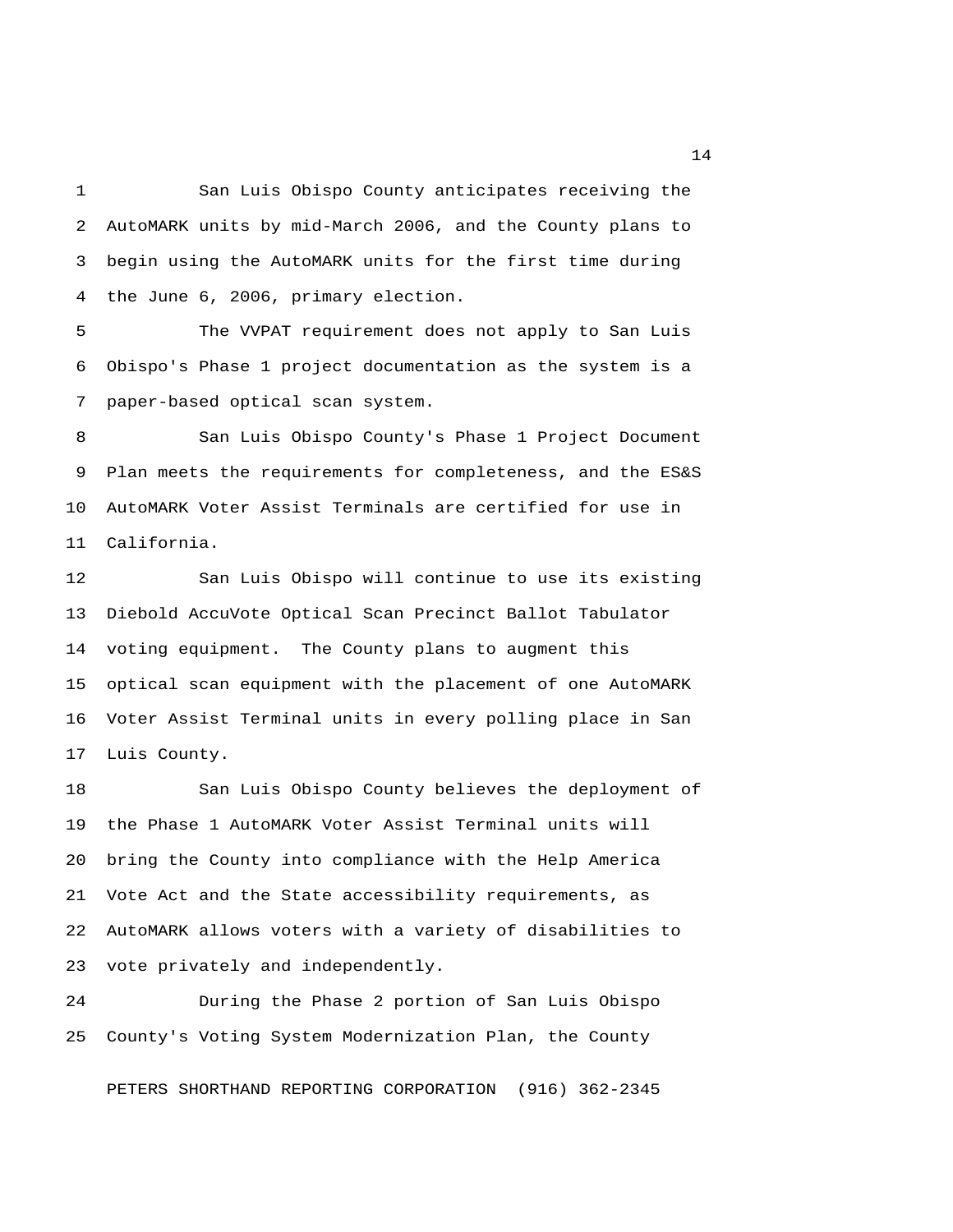1 intends to purchase ES&S optical scan equipment to be used 2 with the AutoMARK to fully integrate the voting systems 3 and election processes into the county. San Luis Obispo 4 County does not intend to purchase its Phase 2 plan until 5 after the November 2006 election.

 6 San Luis Obispo County will only receive VMB 7 payments once it has submitted detailed invoices for its 8 certified voting equipment. Please note the staff 9 proposed funding award is based upon allowable 10 reimbursements under Proposition 41 for voting equipment 11 hardware and software only. The election support services 12 and installation line items listed in San Luis Obispo 13 County's contract with ES&S will not be covered as a 14 reimbursable claim under Proposition 41.

15 It is our staff recommendation that the San Luis 16 Obispo County's Phase 1 Project Documentation Plan be 17 approved and a Funding Award Letter be issued in the 18 amount of \$399,188.25.

19 Do you have any questions?

20 ACTING CHAIRPERSON BUSTAMANTE: Yeah. I've got a 21 couple. Is anybody here from San Luis Obispo?

22 MS. RODEWALD: Julie Rodewald, County 23 Clerk-Recorder from San Luis Obispo County.

24 ACTING CHAIRPERSON BUSTAMANTE: How are you 25 today?

PETERS SHORTHAND REPORTING CORPORATION (916) 362-2345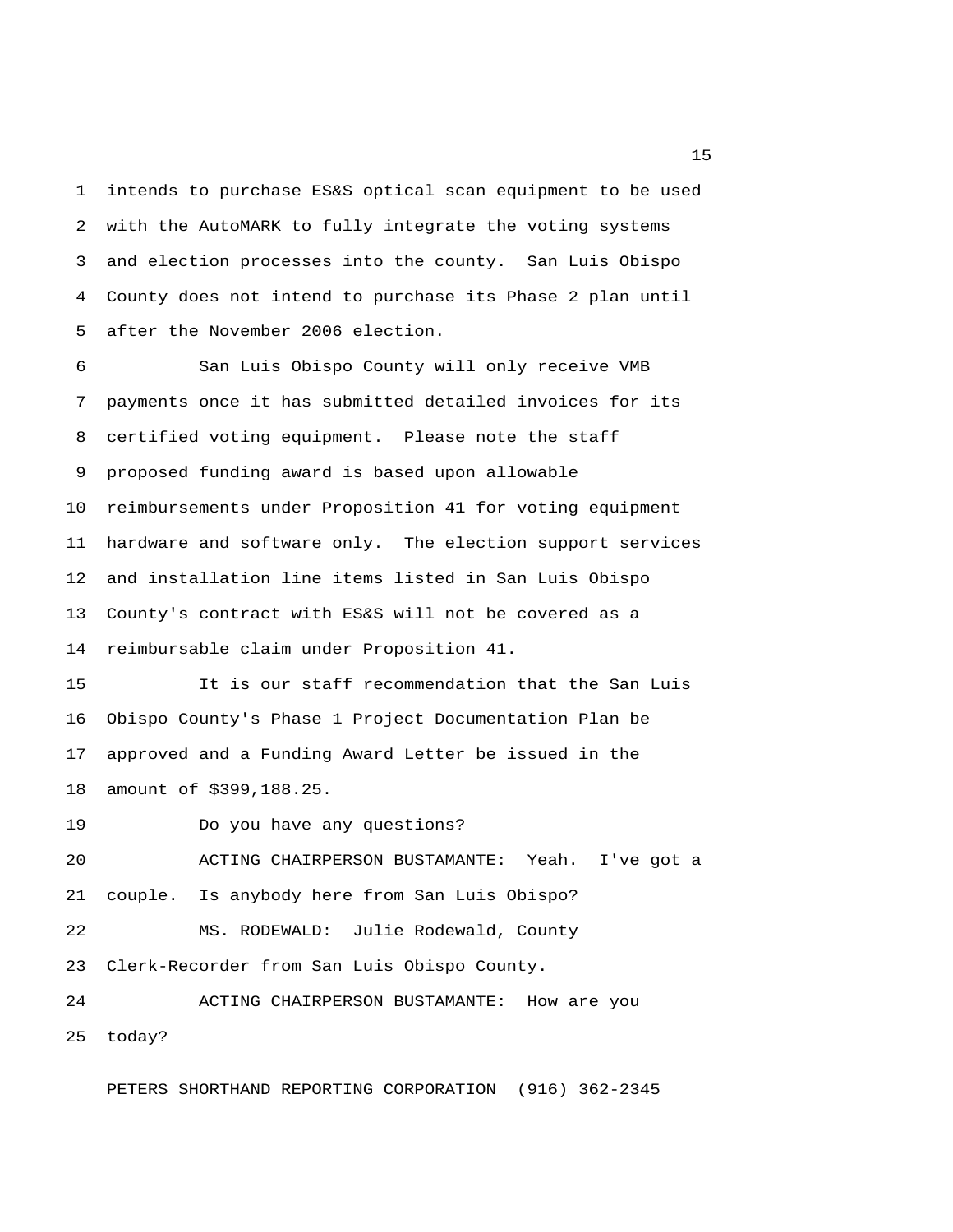1 MS. RODEWALD: Good.

 2 ACTING CHAIRPERSON BUSTAMANTE: When do you plan 3 on coming back for the remaining allocation? 4 MS. RODEWALD: We would plan on carrying through 5 with that contract probably prior to the November 6 election, so sometime October, November, December. We 7 haven't really decided. I think it depends on how 8 everything goes and what our timing is, but certainly 9 before the end of this year. 10 ACTING CHAIRPERSON BUSTAMANTE: You know what? I 11 read this wrong. You do not intend to do it before the 12 November election? 13 MS. RODEWALD: Yeah. We're not going to purchase 14 the equipment before. We're not going to implement it 15 before the November election. But we will be purchasing 16 it before the end of the year with plans on implementing 17 prior to 2008. 18 ACTING CHAIRPERSON BUSTAMANTE: How does the 19 AutoMARK allow voters with disabilities to vote privately? 20 MS. RODEWALD: I don't know if you've seen the 21 machines, but we do have a secrecy screen that sits on top

23 depending on what their disability is, they can either use 24 the ballot that's displayed on the touch screen or they 25 can use the headphones.

22 of the AutoMARK. So when the ballot feeds into it,

PETERS SHORTHAND REPORTING CORPORATION (916) 362-2345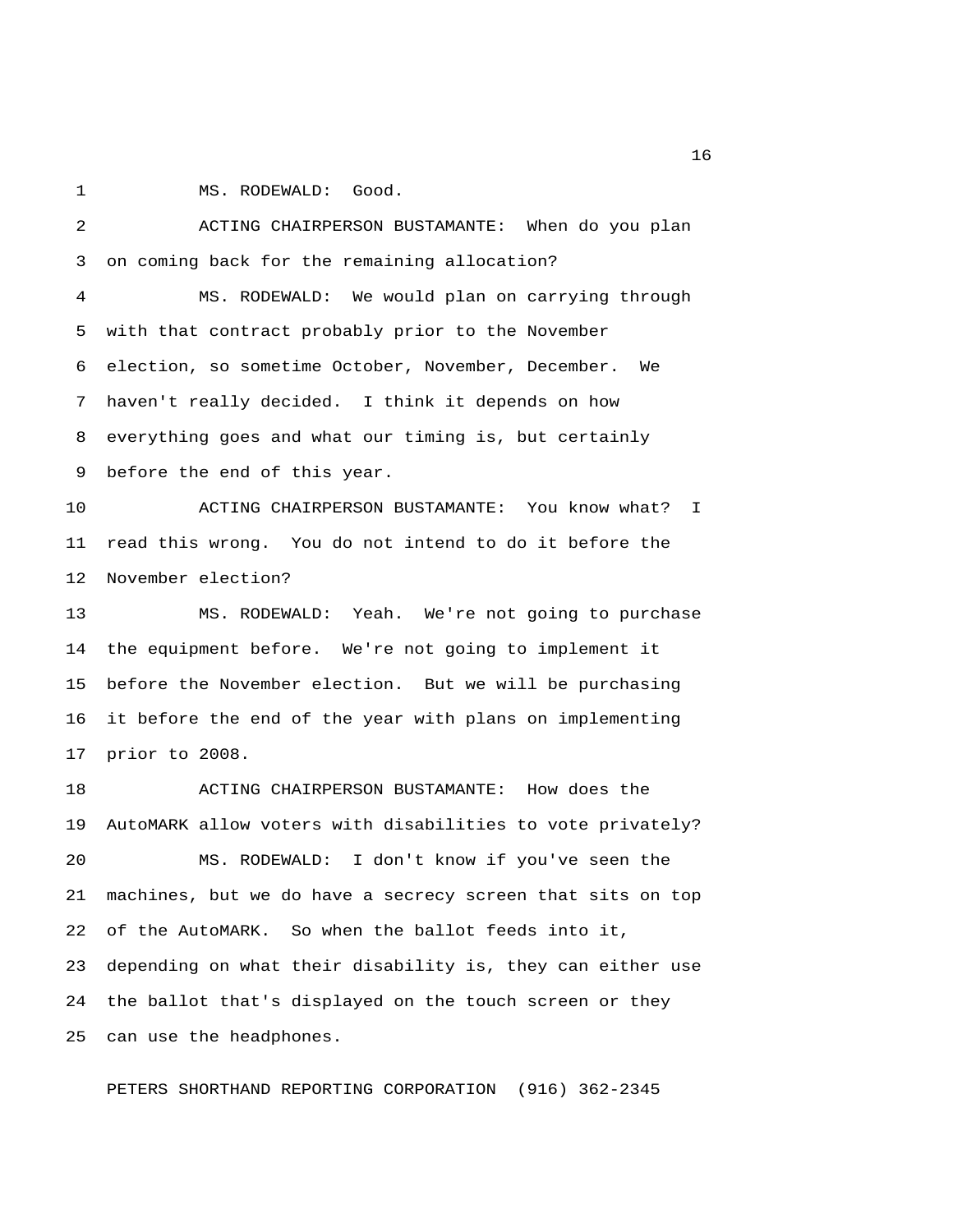1 ACTING CHAIRPERSON BUSTAMANTE: There is an audio 2 component?

 3 MS. RODEWALD: Yes. There is definitely an audio 4 component. And they can use either braille keypads, sip 5 and puff device, or foot peddle device that they would 6 bring themselves. We do have the braille keypad and the 7 headphones available for our voters.

 8 ACTING CHAIRPERSON BUSTAMANTE: Great. 9 Anybody have any questions, Carl or Tal? 10 BOARD MEMBER GUARDINO: No. Not here. 11 BOARD MEMBER FINNEY: Nothing here. 12 ACTING CHAIRPERSON BUSTAMANTE: Okay. Do we have 13 a motion? 14 BOARD MEMBER FINNEY: I'll move approval.

15 BOARD MEMBER GUARDINO: Second.

16 ACTING CHAIRPERSON BUSTAMANTE: Great.

17 EXECUTIVE ASSISTANT MONTGOMERY: Michael

18 Bustamante?

19 ACTING CHAIRPERSON BUSTAMANTE: Aye.

20 EXECUTIVE ASSISTANT MONTGOMERY: Tal Finney?

21 BOARD MEMBER FINNEY: Aye.

22 EXECUTIVE ASSISTANT MONTGOMERY: Carl Guardino?

23 BOARD MEMBER GUARDINO: Aye.

24 STAFF CONSULTANT LEAN: Let's move on to Sierra.

25 ACTING CHAIRPERSON BUSTAMANTE: Sierra County.

PETERS SHORTHAND REPORTING CORPORATION (916) 362-2345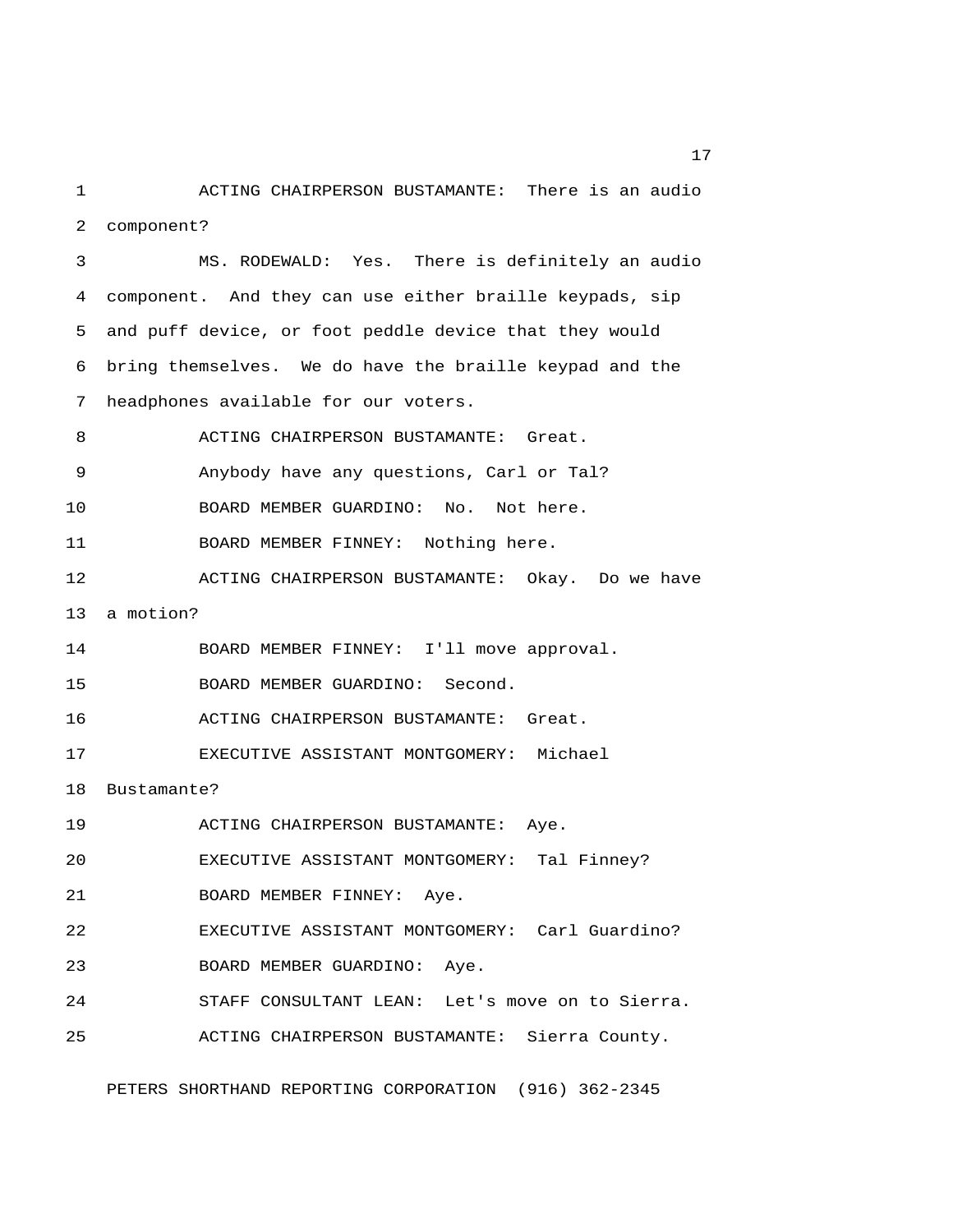1 STAFF CONSULTANT LEAN: Sierra County is moving 2 forward. The staff is recommending approval of their full 3 allocation of \$43,825.14. Sierra County is purchasing the 4 Diebold AccuVote Optical Scan Precinct Optical Scan 5 Counters, two units; and the Central Count Optical Scan, 6 two units; and also the AccuVote-TSX with the printer, 7 four units.

 8 Sierra County anticipates receiving this new 9 equipment by late March 2006, and the County plans to 10 begin using this equipment in the June 6, 2006, primary 11 election. The AccuVote-TSX units with the AccuVote 12 printer components being purchased by Sierra County 13 includes a voter-verified paper audit receipt which is a 14 VVPAT component.

15 Sierra County's Project Documentation Plan meets 16 the requirements for completeness, and the Diebold 17 AccuVote Optical Scan Precinct and Central Optical Scan 18 equipment and the AccuVote-TSX units are certified for use 19 in California. Sierra County will be converting from the 20 Datavote Punch Card Voting System.

21 Sierra County is the second smallest county in 22 California with approximately 2200 registered voters, and 23 54 percent of these registered voters are designated as 24 voting by absentee ballot. Sierra County has conducted 25 the last three county-wide elections as all-mail ballot

PETERS SHORTHAND REPORTING CORPORATION (916) 362-2345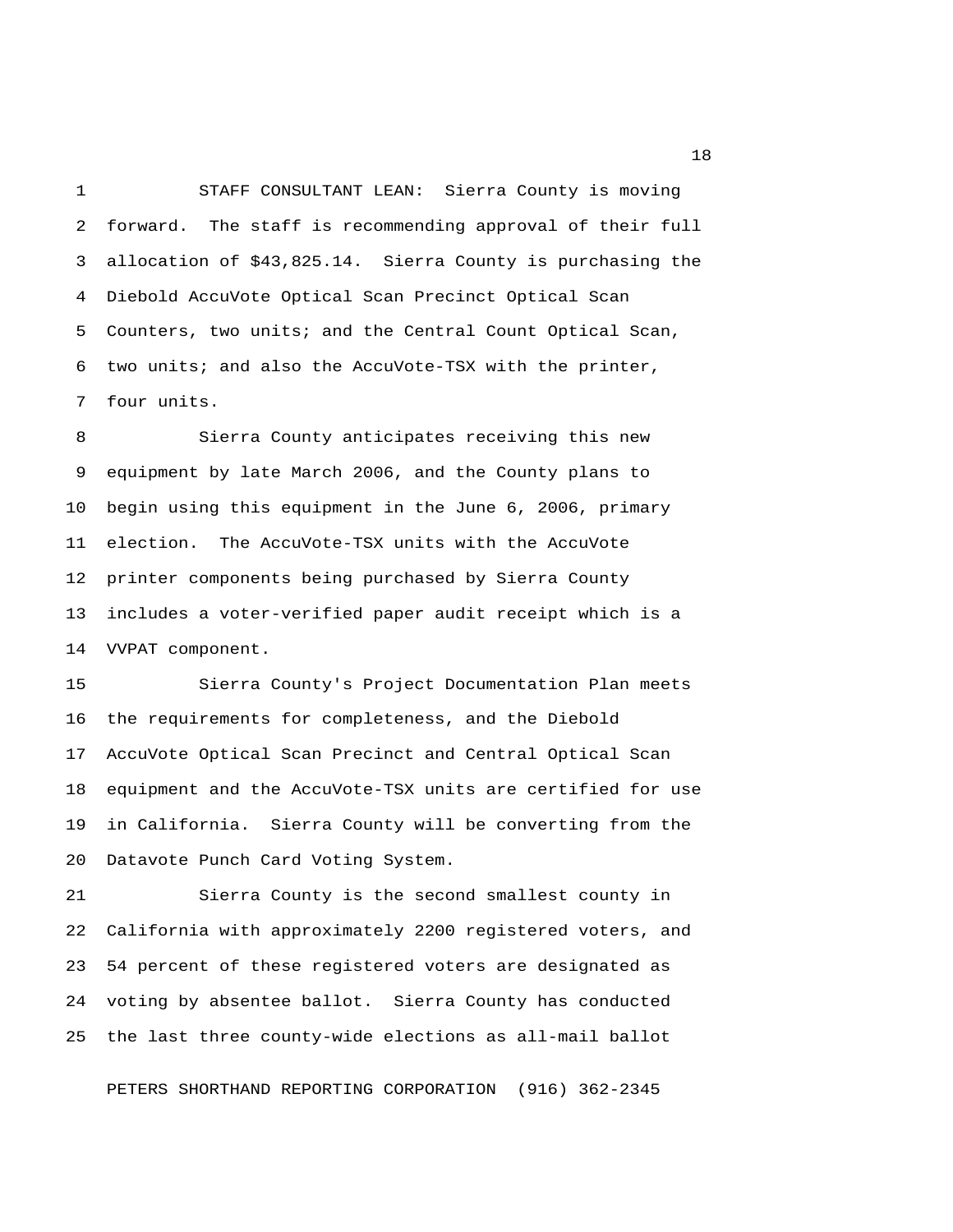1 elections and asserts it has received a good response from 2 its voters.

 3 At this time, Sierra County intends to designate 4 all of its precincts as mail ballot precincts for the 5 upcoming June 6, 2006, primary election. The County plans 6 to have one DRE unit within the elections office for 7 voters as needed. The County is aware of potential for 8 population growth in the county and the possibility it may 9 no longer be able to conduct all-mail ballot precinct 10 elections. Therefore, Sierra County's Voting System 11 Modernization Plan includes the purchase of two precinct 12 count units to be used with the DRE units in polling 13 places in the county.

14 The County intends to involve its two local 15 newspapers to inform voters about the new voting system. 16 It also plans to distribute flyers to medical and senior 17 facilities in the county on how to mark the ballots and 18 how to use the new touch screen voting equipment. The 19 County plans to replace one DRE unit as a drop box 20 location during the November 2006 general election.

21 Sierra County will only receive VMB payments once 22 it has submitted detailed invoices for its certified 23 voting equipment. Please note that the staff proposed 24 funding award is based upon allowable reimbursement under 25 Proposition 41 for voting equipment hardware and software

PETERS SHORTHAND REPORTING CORPORATION (916) 362-2345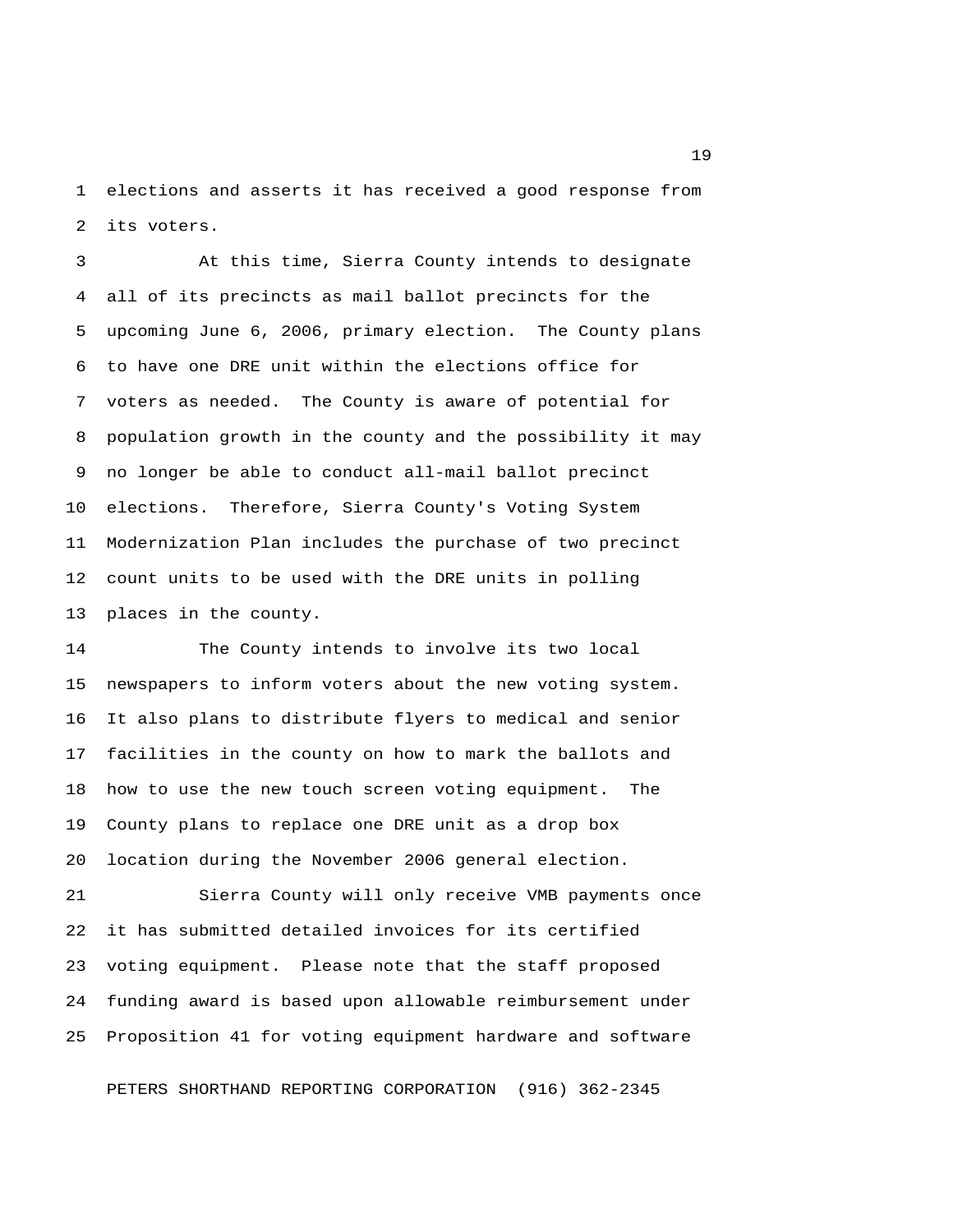1 only. The support service line items listed in Sierra 2 County's contract with Diebold would not be covered as a 3 reimbursable claim under Proposition 41. 4 It is our recommendation that Sierra County's 5 Project Document Plan be approved and the Funding Award 6 Letter be issued in the amount of \$43,825.14. 7 Any questions? 8 ACTING CHAIRPERSON BUSTAMANTE: Does anybody have 9 any questions? 10 BOARD MEMBER GUARDINO: None for me. 11 BOARD MEMBER FINNEY: What was the total number? 12 ACTING CHAIRPERSON BUSTAMANTE: \$43,825.14. 13 BOARD MEMBER FINNEY: I'm fine with everything 14 but the 42 cents. 15 (Laughter) 16 ACTING CHAIRPERSON BUSTAMANTE: Is there anybody 17 here from Sierra County that wants to say anything? 18 MS. JUNGI: Thank you. 19 ACTING CHAIRPERSON BUSTAMANTE: I have a couple 20 questions. 21 MS. JUNGI: My name is Mary Jungi from Sierra 22 County. And your question? 23 ACTING CHAIRPERSON BUSTAMANTE: Are you the only 24 county in the state that does mail ballot precincts? 25 MS. JUNGI: No. Alpine County also does their

PETERS SHORTHAND REPORTING CORPORATION (916) 362-2345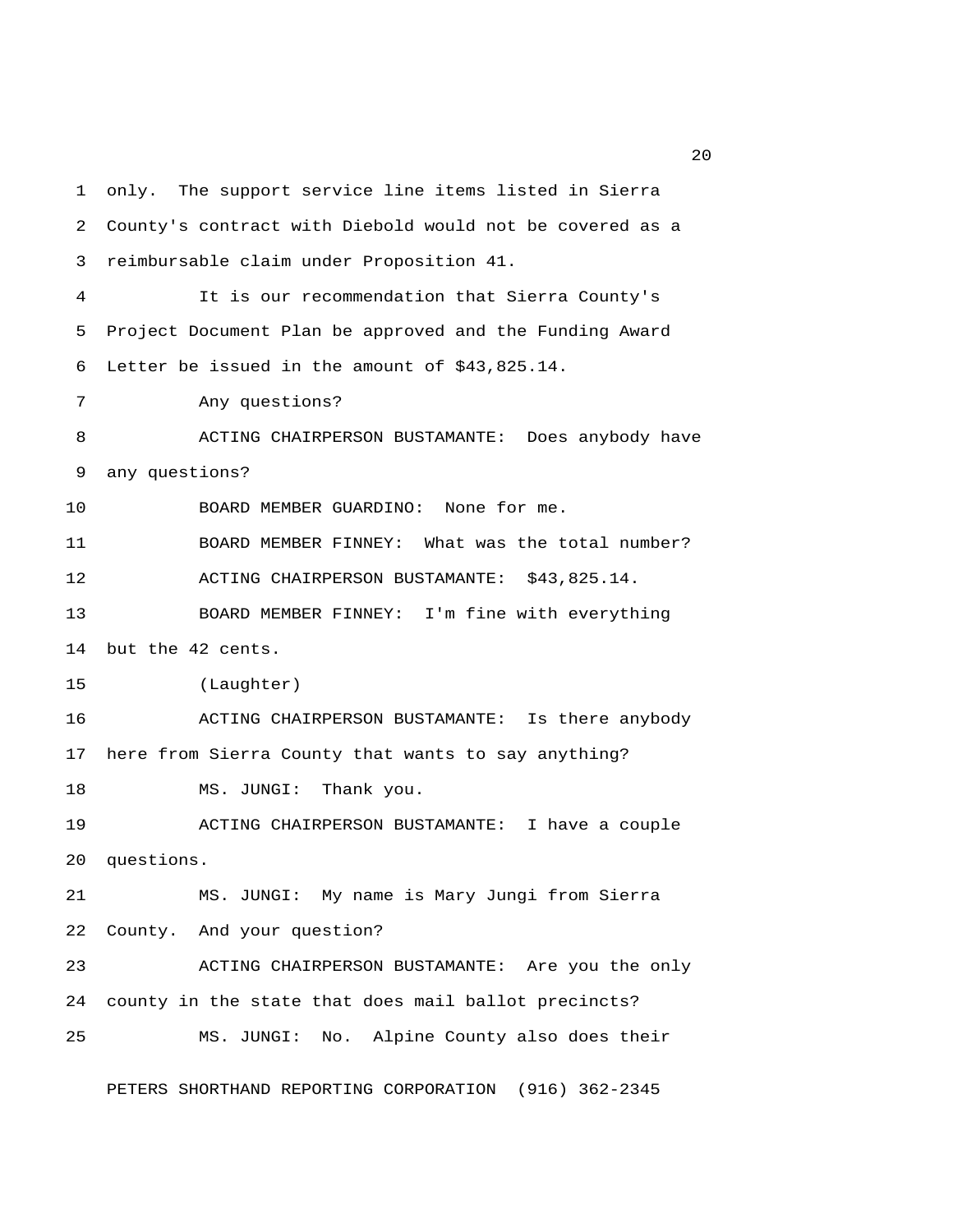1 elections by mail.

 2 ACTING CHAIRPERSON BUSTAMANTE: What's the 3 turnout? I mean, the voter turnout generally speaking. 4 MS. JUNGI: In the last November election, it was 5 69.5 percent, which isn't bad considering what the 6 election was about. One of the previous elections was 7 82.5, 82.6. We do receive a good turnout. And having the 8 process of having elections by mail for three to four 9 elections, our county is well used to it and tend to like 10 it. We get a lot of positive feedback on that. 11 ACTING CHAIRPERSON BUSTAMANTE: Wow. 12 MS. JUNGI: Yeah. 13 ACTING CHAIRPERSON BUSTAMANTE: Thank you. I was 14 just curious. 15 Any other questions? No. 16 Do we have a motion? 17 BOARD MEMBER GUARDINO: I move. 18 BOARD MEMBER FINNEY: I second. 19 ACTING CHAIRPERSON BUSTAMANTE: Moved by Carl, 20 seconded by Tal. 21 EXECUTIVE ASSISTANT MONTGOMERY: Michael 22 Bustamante? 23 ACTING CHAIRPERSON BUSTAMANTE: Aye. 24 EXECUTIVE ASSISTANT MONTGOMERY: Tal Finney? 25 BOARD MEMBER FINNEY: Aye.

PETERS SHORTHAND REPORTING CORPORATION (916) 362-2345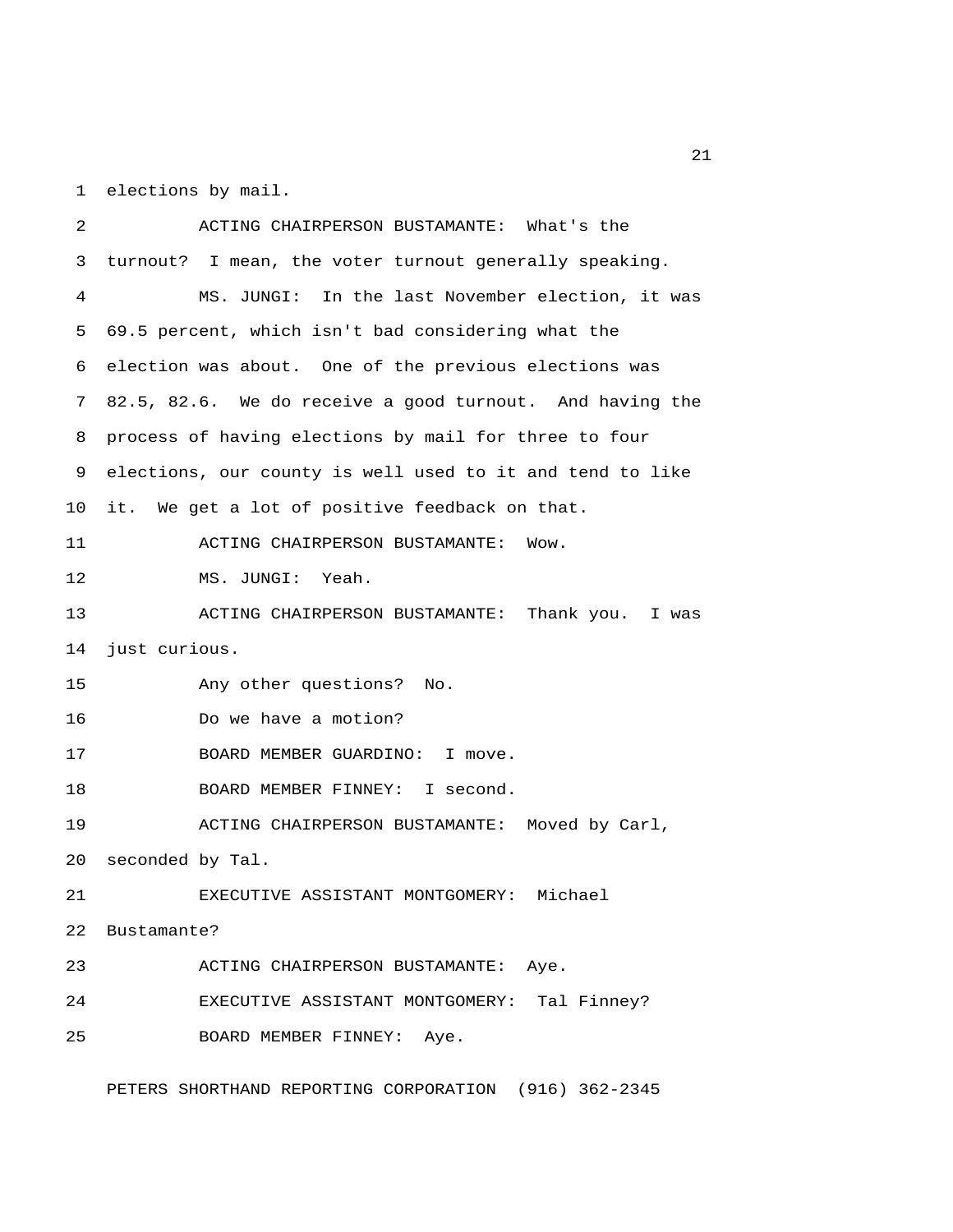1 EXECUTIVE ASSISTANT MONTGOMERY: Carl Guardino? 2 BOARD MEMBER GUARDINO: Aye.

 3 MS. JUNGI: I'd like to thank you all for your 4 time. Thanks.

 5 ACTING CHAIRPERSON BUSTAMANTE: Next up we have 6 Tuolumne County.

 7 STAFF CONSULTANT LEAN: Toulumne County, they're 8 purchasing the ES&S Model 100 precinct ballot counter 50 9 units; the ES&S Voter Assist Terminals, 50 units; the ES&S 10 650 high-speed central count ballot counters, two units.

11 Staff is recommending funding of their full 12 formula allocation of \$410,726.23.

13 Tuolumne County received its voting equipment 14 between October 2005 and February 2006. The County plans 15 to begin using this equipment in the June 6th, 2006, 16 primary election.

17 The voter-verified paper audit trail does not 18 apply to the system as it is a paper-based optical scan 19 system.

20 Tuolumne County's Project Documentation Plan 21 meets the requirement for completeness. The ES&S Model 22 100 and Model 650 and the AutoMARK Voter Assist Terminals 23 are certified for use in California.

24 Tuolumne County is upgrading its current ES&S 25 Model 550 optical scan high-speed central counters to the

PETERS SHORTHAND REPORTING CORPORATION (916) 362-2345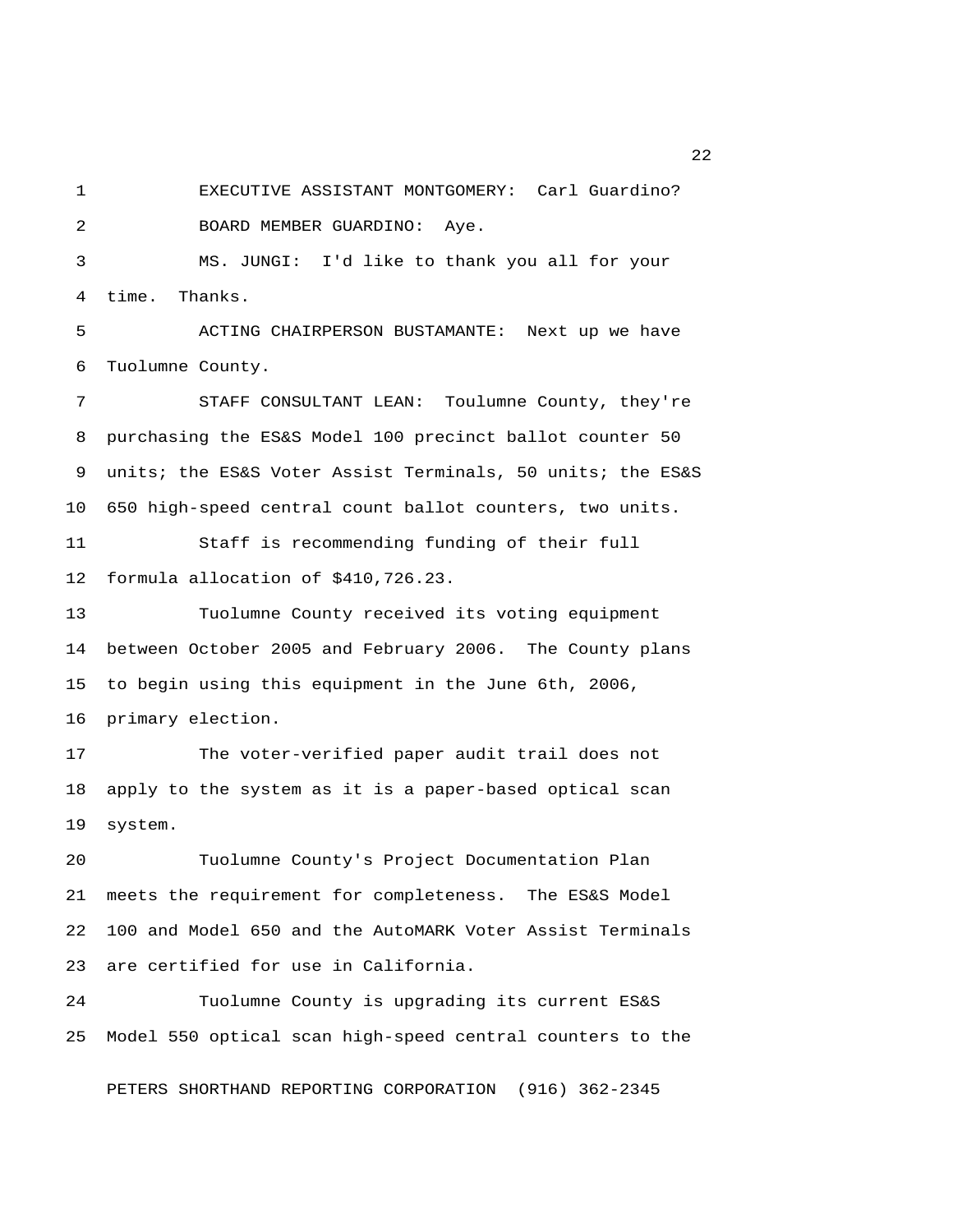1 new Model 650 high-speed central count ballot counters for 2 its use as absentee system. The County will be placing 3 one precinct-based ballot counter and one AutoMARK Voter 4 Assist Terminals in each polling place in the County. 5 Tuolumne County believes the deployment of the Model 100 6 Optical Scan units combined with the AutoMARK Voter Assist 7 Terminals will bring the County into compliance with the 8 Help America Vote Act and State disability requirements. 9 Tuolumne County believes that upgrading with its existing 10 vendor will best provide a smooth transition to the new 11 voting equipment machines and will meet the needs of all 12 of its county's voters, election staff, and poll workers.

13 Tuolumne County will only receive VMB payments 14 once it has submitted detailed invoices for certified 15 voting equipment. Please note the staff proposed funding 16 award is based upon allowable reimbursements under 17 Proposition 41 for voting equipment hardware and software 18 only. The election support services and warranty line 19 items listed in Tuolumne County's contract with ES&S would 20 not be covered as reimbursable payment under Proposition 21 41.

22 It is our recommendation that Tuolumne County's 23 Project Documentation Plan be approved and the Funding 24 Award Letter be issued in the amount of \$410,726.23.

25 Do you have any questions?

PETERS SHORTHAND REPORTING CORPORATION (916) 362-2345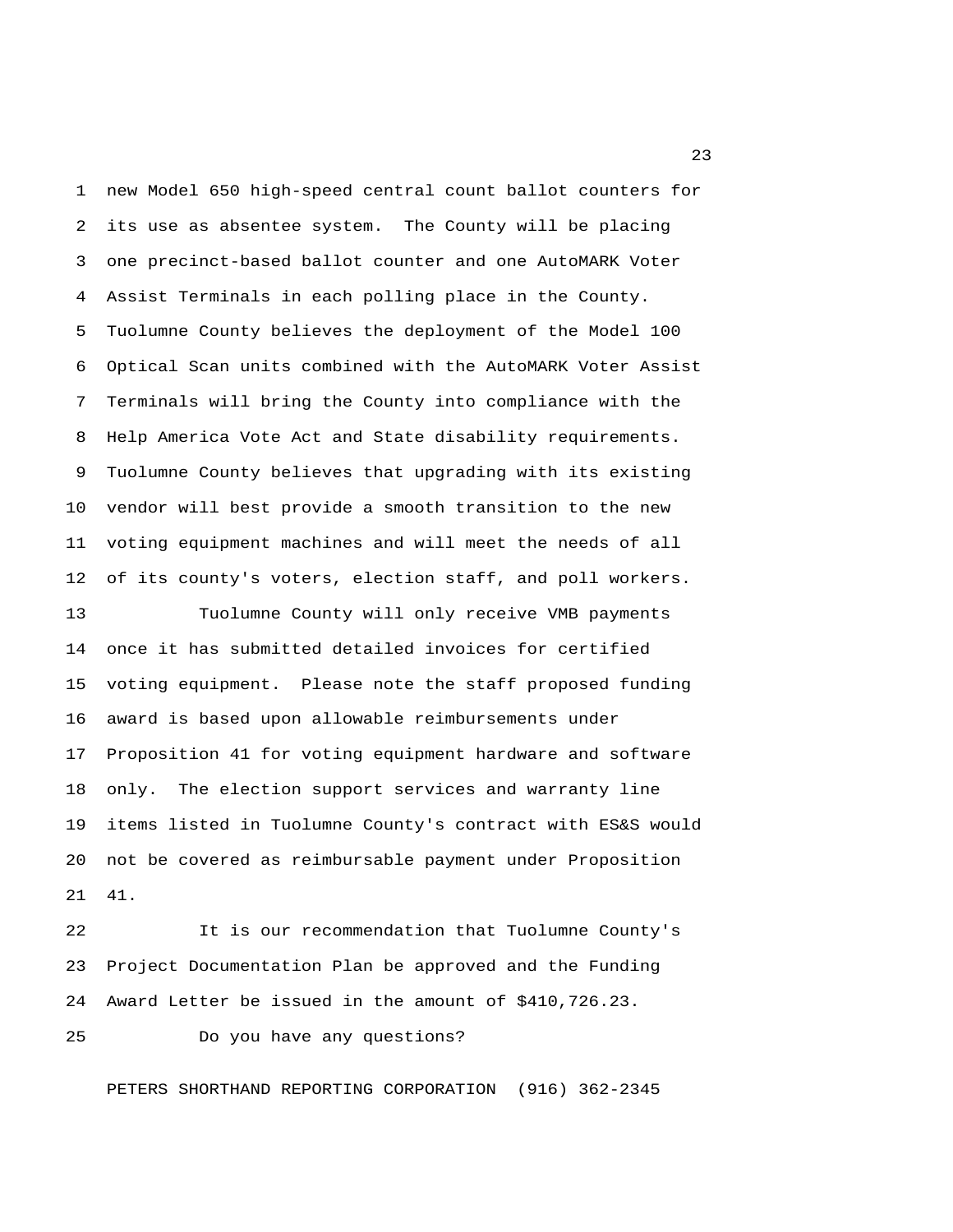1 BOARD MEMBER GUARDINO: No questions here. 2 BOARD MEMBER FINNEY: No questions are for me.

3 ACTING CHAIRPERSON BUSTAMANTE: None from me.

 4 Is someone from Tuolumne here? You don't have to 5 say anything.

 6 Okay. Do we have a motion? 7 BOARD MEMBER GUARDINO: I so move. 8 BOARD MEMBER FINNEY: I'll second. 9 EXECUTIVE ASSISTANT MONTGOMERY: Mike Bustamante? 10 ACTING CHAIRPERSON BUSTAMANTE: Aye. 11 EXECUTIVE ASSISTANT MONTGOMERY: Tal Finney? 12 BOARD MEMBER FINNEY: Aye. 13 EXECUTIVE ASSISTANT MONTGOMERY: Carl Guardino? 14 BOARD MEMBER GUARDINO: Aye. 15 ACTING CHAIRPERSON BUSTAMANTE: Congratulations. 16 And that concludes the project documentation package 17 review funding. 18 Other business, do we have other business?

19 STAFF CONSULTANT LEAN: The only other business, 20 just to remind you, the next meeting will be held in 21 Los Angeles. It will be on April 19th at 10:30 a.m. The 22 location is still to be determined. We're still trying to 23 find a location for that meeting. But thank you for your 24 patience and being here today.

25 ACTING CHAIRPERSON BUSTAMANTE: Great.

PETERS SHORTHAND REPORTING CORPORATION (916) 362-2345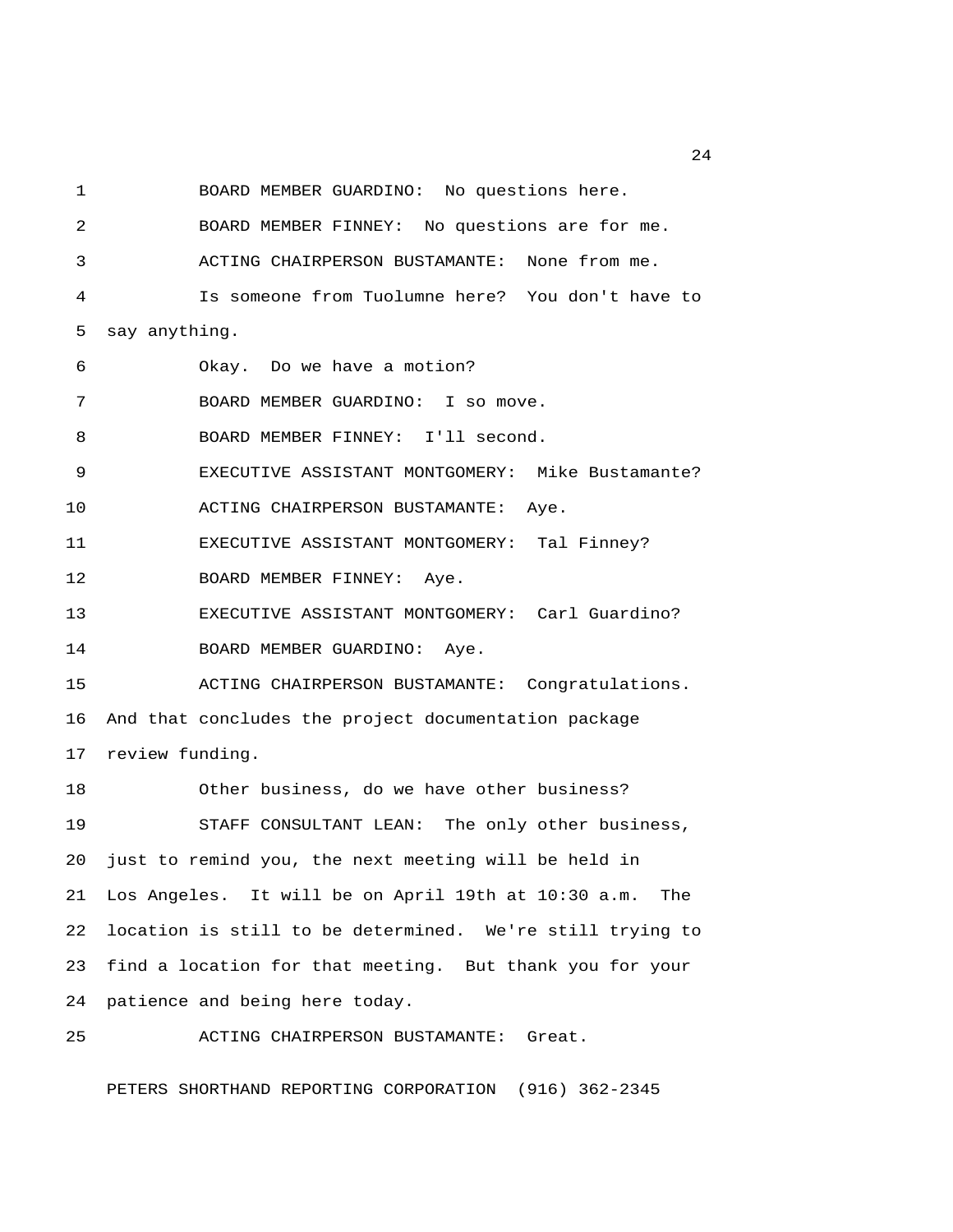1 Do we have a motion to adjourn? 2 BOARD MEMBER FINNEY: I'll move it. 3 BOARD MEMBER GUARDINO: Second. 4 ACTING CHAIRPERSON BUSTAMANTE: Excellent. So 5 moved. Thanks much. 6 (Thereupon the Voting Modernization 7 Board meeting adjourned at 10:47 a.m.)